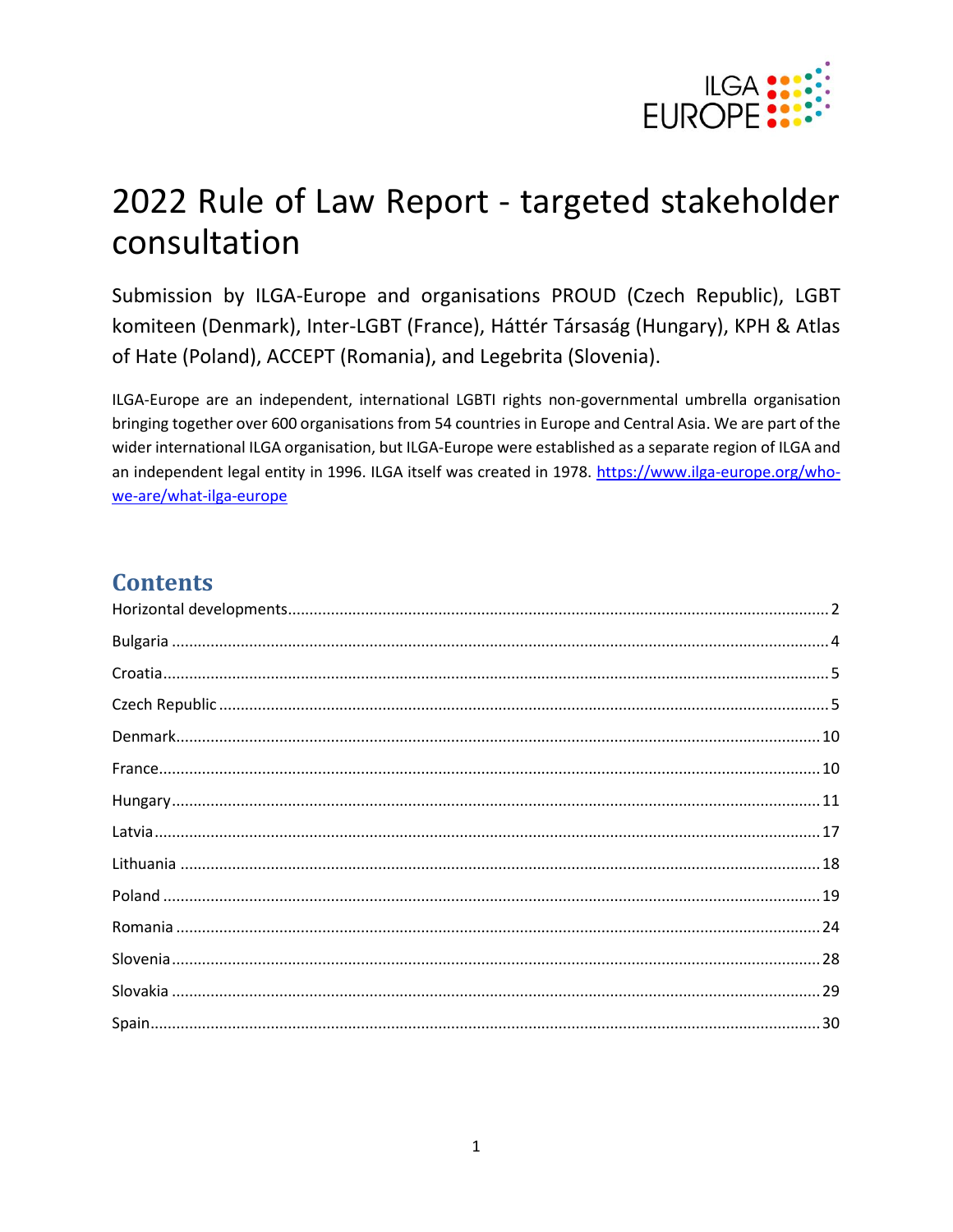

# <span id="page-1-0"></span>**Horizontal developments**

The developments encompassed in this submission point to systematic attacks on the fundamental rights of LGBTI people enabled by the weakening of rule of law and democratic structures. We have kept our inputs relevant to the content asked for by the consultation, and therefore we have not included all fundamental rights violations against LGBTI people, or all restrictions experienced by LGBTI civil society in the respective countries. We have only included them where there is a clear link to the issues of rule of law contained in the consultation.

In countries where the freedom of the judiciary is weakened, we have been witnessing political interference or bias in court cases related to LGBTI rights. This is particularly the case in Poland, where the Ministry of Justice uses its powers to repeatedly appeal verdicts that were in favour of LGBTI defendants. In countries where media freedom is under attack, we are seeing more prevalence of anti-LGBTI bias, smear campaigns and in some cases, censorship of LGBTI content. LGBTI organisations are also facing funding restrictions in some countries, including discriminatory selection of projects for EU or public financing, sometimes linked with potential instances of corruption.

In a number of countries Covid-19 regulations have been applied in a discriminatory manner or have been used arbitrarily to attempt to restrict the freedom of assembly of LGBTI people. States of emergency have allowed governments to fast-track legislation unrelated to the pandemic, but which directly attack the rights of LGBTI people. The most well-known example of this is the anti-paedophilia legislation adopted by Hungary in June 2021, which includes provisions which ban the "portrayal and the promotion of gender identity different from sex at birth, the change of sex and homosexuality" for persons under 18, and applies these to the Child Protection Act, the Act on Business Advertising Activity, the Media Act, the Family Protection Act and the Public Education Act. The European Commission started infringement proceedings due to this law in July 2021. A similar law has since been tabled in Slovakia, is being drafted in Romania, and has been suggested for drafting in Poland and Croatia.

The non-implementation of CJEU or ECtHR judgements remains an issue this year. The most notable of these is the 2018 Coman judgement of CJEU, which, due to its non-implementation in the country of origin Romania, was taken to the ECtHR in 2021. An official complaint (CHAP(2019)3147) was also submitted to the European Commission, with a similar case. SLAPPs continue to be an issue faced by LGBTI activists in Poland, with many of the cases either being won by the defendants or dismissed, showing that the real aim of the cases are to silence and intimidate activists' public participation.

Across the EU, hate speech by politicians continued to be a serious issue during 2021, having an impact on the public perception of LGBTI people and civil society organisations and creating an unsafe environment for LGBTI human rights defenders, impeding their access to freedom of assembly and expression. Often thisleadsto violent attacks against LGBTI CSO offices, staff, volunteers and LGBTI people more broadly. Smear campaigns have led to an environment in which violence and discrimination is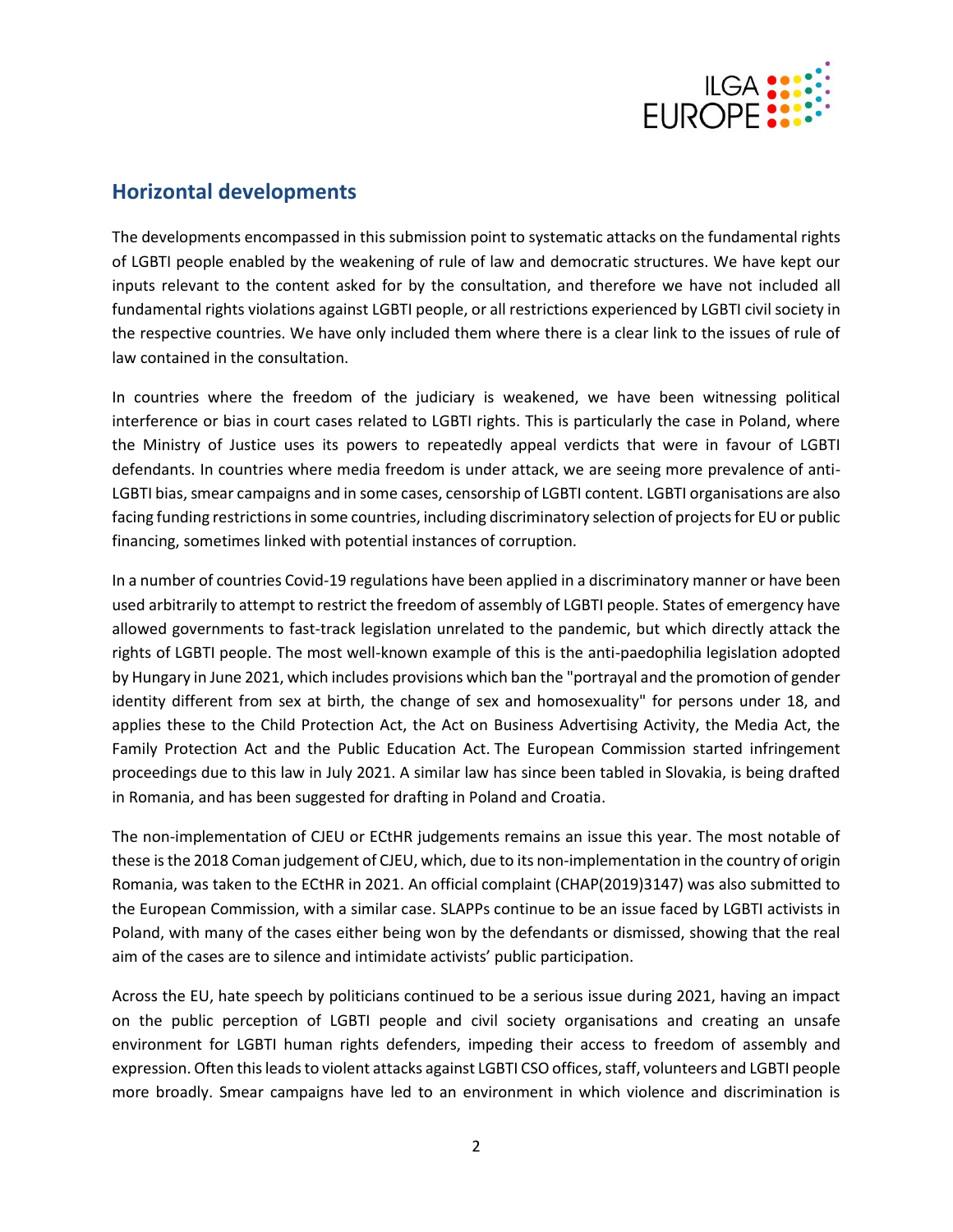

enabled, and in which laws violating the fundamental rights of LGBTI people are proposed and often adopted. It is now quite frequent for LGBTI activists in a number of EU Member States to receive death threats online. In 2021 alone, offices of LGBTI civil society organisations were attacked in Belgium, Bulgaria, Ireland, the Netherlands, Romania, and Spain. Staff and volunteers of LGBTI organisations were also attacked in Bulgaria, Croatia, Finland, Lithuania, Romania and Slovenia, many of which happened after anti-LGBTI smear campaigns in the media. Hate crimes against LGBTI people often are not sufficiently investigated. A number of EU countries still do not have hate crime legislation with sexual orientation, gender identity or sex characteristics as aggravating grounds. In some countries which do have such legal protection, it is often not implemented properly by police, prosecutors or even Ombudspersons.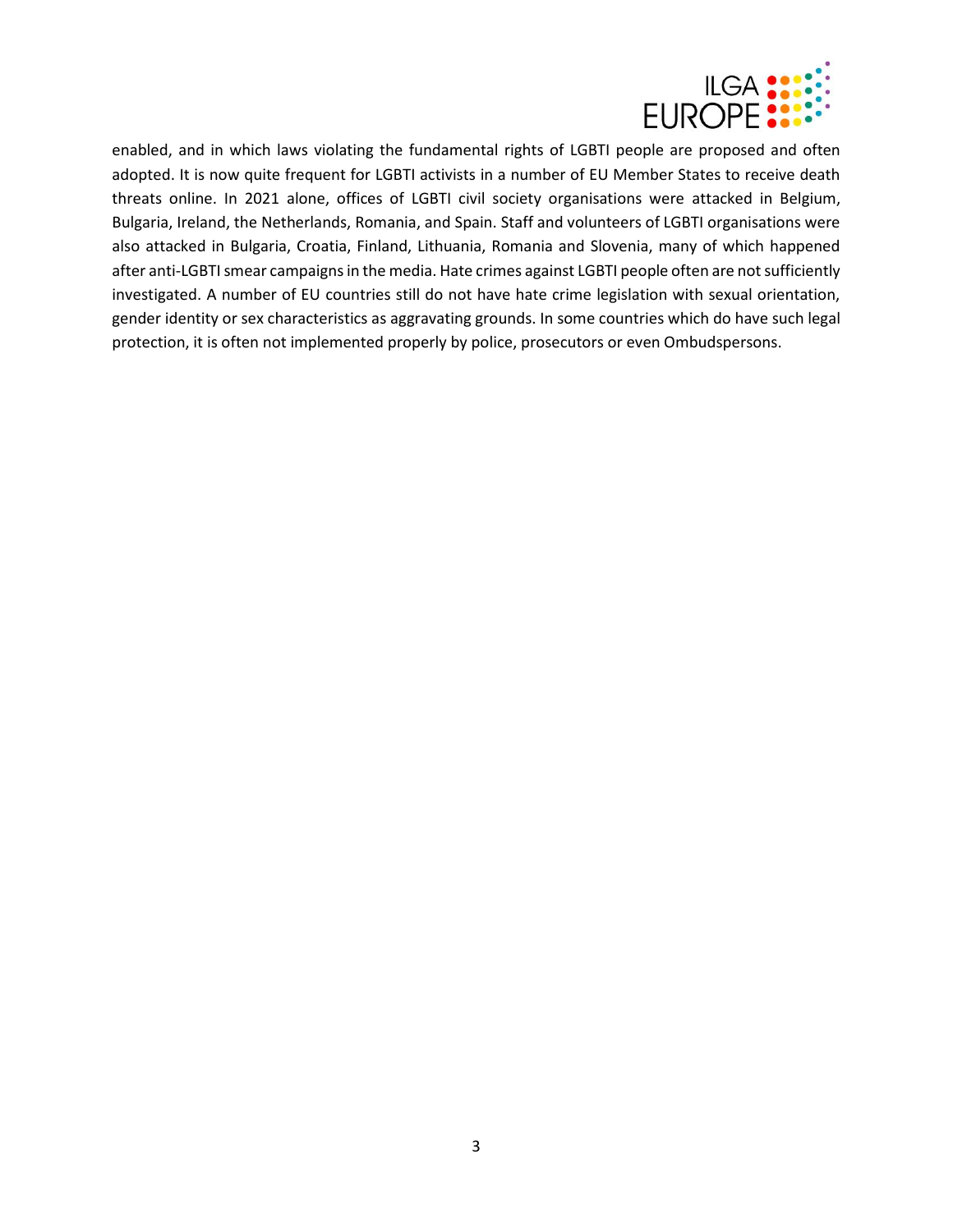

# <span id="page-3-0"></span>**Bulgaria**

## **IV. Other institutional issues related to checks and balances A. The process for preparing and enacting laws**

COVID-19: provide update on significant developments with regard to emergency regimes in the context of the COVID-19 pandemic

- judicial review (including constitutional review) of emergency regimes and measures in the context of COVID-19 pandemic
- oversight (incl. ex-post reporting/investigation) by Parliament of emergency regimes and measures in the context of COVID-19 pandemic

#### *3000 character(s) maximum*

Bulgaria's Covid-19 travel restrictions have [affected](https://www.deystvie.org/post/covid-rules) rainbow families disproportionately, as the authorities routinely refuse to recognise them as a family unit. Civil society requested and obtained an official statement from the Ministry of Interior and the Border Police, with which partners of LGBTI people can legally enter the country.

#### **D. The enabling framework for civil society**

Measures regarding the framework for civil society organisations (e.g. access to funding, legal framework incl. registration rules, measures related to dialogue between authorities and civil society, participation of civil society in policy development, measures capable of affecting the public perception of civil society organisations, etc.) *3000 character(s) maximum*

Hate speech by politicians continued to be a serious issue in 2021, having an impact on the public perception of LGBTI people and organisations, often leading to violent attacks. For instance, a member of the Bulgarian National Movement (IMRO) [called](https://sofiaglobe.com/2021/06/10/petition-urges-bulgarias-caretaker-interior-minister-to-secure-sofia-pride/) the upcoming Sofia Pride "a manifestation of group mental disorders". Due to the inability to form a government, three consecutive parliamentary elections and one presidential election were held during the year. During each parliamentary election, ultranationalist/fascist parties [made](https://www.24chasa.bg/novini/article/9933808) anti-LGBTI election promises, that if elected they would ban Pride, and that they would fight so-called 'gender ideology'. They also made links between the LGBTI movement and paedophilia. This discriminatory speech has a clear impact on the environment for LGBTI civil society and the safety of LGBTI human rights defenders. In the lead-up to the month-long Sofia Pride[, many](https://www.deystvie.org/post/homofobia) anti-LGBT incidents took place. They included the posting of anti-LGBT stickers, distribution of anti-LGBT leaflets in the capital, burning of rainbow flags, attempts to intimidate participants at LGBTI-themed events, [vandalism,](https://glasfoundation.bg/en/vandalism-over-billboards-for-sofia-pride-2021/) and harassment and threats against LGBTI individuals. The 40 participants of Bourgas Pride which took place in May 2021 were [attacked](https://sofiaglobe.com/2021/05/15/counter-protesters-throw-objects-at-participants-in-first-bourgas-pride/) by hundreds of extremists who threw eggs, stones, and smoke bombs on them and [burnt](https://sofiaglobe.com/2021/06/10/petition-urges-bulgarias-caretaker-interior-minister-to-secure-sofia-pride/) a rainbow flag. The police were present and cordoned off the march, but allowed counter-demonstrators to deviate from their planned route, and [failed](https://www.deystvie.org/post/burgaspride) to protect the Pride participants. Both the LGBTI community centre, Rainbow Hub, and the LGBTI-inclusive space of The Steps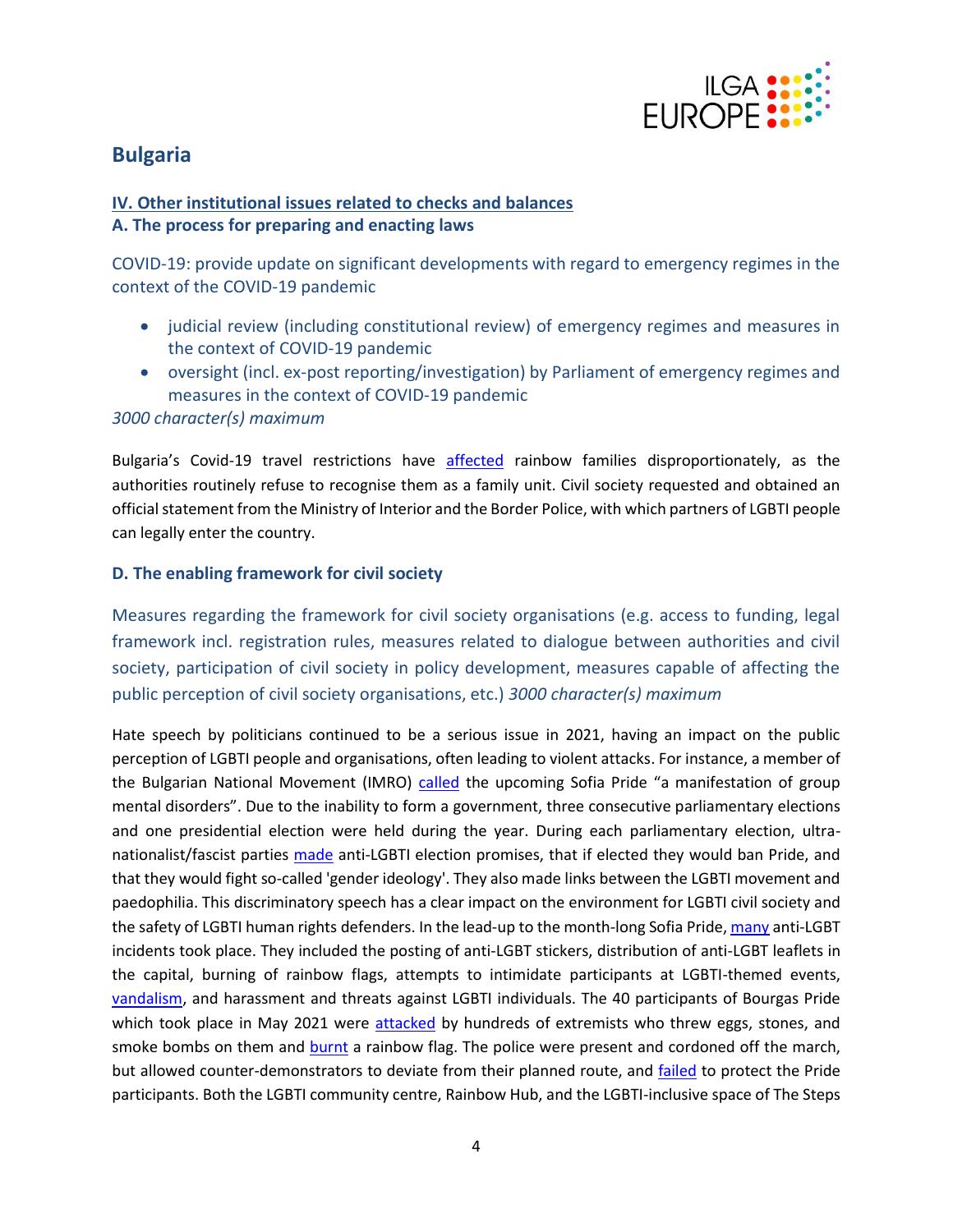

were vandalised several times. The attacks culminated on 30 October when the presidential candidate and neo-fascist party leader, Boyan Rasate [stormed](https://bilitis.org/2021/10/31/napadenie-obshtnostniya-centar-rainbow-hub/%E2%80%9D) into the Rainbow Hub with ten others, punched a staff member in the face, and destroyed the furniture and electronics. Rasate's immunity was lifted, and he wa[s arrested](https://www.svobodnaevropa.bg/a/31544172.html) on 3 November.

# <span id="page-4-0"></span>**Croatia**

# **IV. Other institutional issues related to checks and balances D. The enabling framework for civil society**

Measures regarding the framework for civil society organisations (e.g. access to funding, legal framework incl. registration rules, measures related to dialogue between authorities and civil society, participation of civil society in policy development, measures capable of affecting the public perception of civil society organisations, etc.) *3000 character(s) maximum*

In January 2021, the Zagreb County Court [held](https://www.dugineobitelji.com/dugine-obitelji-dobile-spor-protiv-udruge-vigilare-koja-je-proglasena-krivom-za-diskriminaciju-lgbtiq-osoba-i-njihovih-obitelji/) the ultraconservative Vigilare Association responsible for discrimination and incitement for launching a homophobic petition against "homopropaganda". Vigilare filed an appeal, [saying](https://www.dugineobitelji.com/index-hr-dugine-obitelji-sutkinja-kaze-da-vigilare-ne-diskriminira-poziva-se-na-katekizam/) that the ruling judge was biased, being an open supporter of LGBTI rights. The Supreme Court accepted this complaint and the new judge, known for her anti-LGBTI bias, [found](https://www.dugineobitelji.com/telegram-hr-dugine-obitelji-izgubile-od-batarela-sudila-im-sutkinja-koja-je-mamica-spasila-nakon-homofobne-izjave/) no discrimination and argued for freedom of speech. In July, a couple of days prior to the Zagreb Pride, MP Nikola Grmoja [suggested](https://www.dugineobitelji.com/index-hr-grmoja-podvaljuje-zabranu-lgbt-propagande-pod-antipedofilski-zakon-bas-kao-i-orban/) tabling an 'anti-pedophilia' bill similar to the one in Hungary.

For the first time in 10 years, several participants of Zagreb Pride were [attacked](https://www.dw.com/en/croatia-zagreb-pride-march-sees-homophobic-attacks/a-58157432) by extremists, who verbally assaulted, hit, beat, and spat on them and burned a rainbow flag. In November, a Split Pride volunteer was physically [attacked](https://www.index.hr/vijesti/clanak/mladi-gej-kojeg-su-pretukli-u-kastelima-molio-sam-ljude-da-zovu-hitnu-nisu-htjeli/2316072.aspx) on a beach and suffered severe injuries. The police failed to react promptly and downplayed the homophobic motive. LGBTIQ organisations [blame](https://www.dw.com/en/croatia-zagreb-pride-march-sees-homophobic-attacks/a-58157432) the increasingly hostile anti-LGBT rhetoric of political leaders for this increase in hate crimes.

# <span id="page-4-1"></span>**Czech Republic**

# **III. Media Freedom and Pluralism A. Media authorities and bodies (Cf. Article 30 of Directive 2018/1808)**

Measures taken to ensure the independence, enforcement powers and adequacy of resources of media regulatory authorities and bodies *3000 character(s) maximum*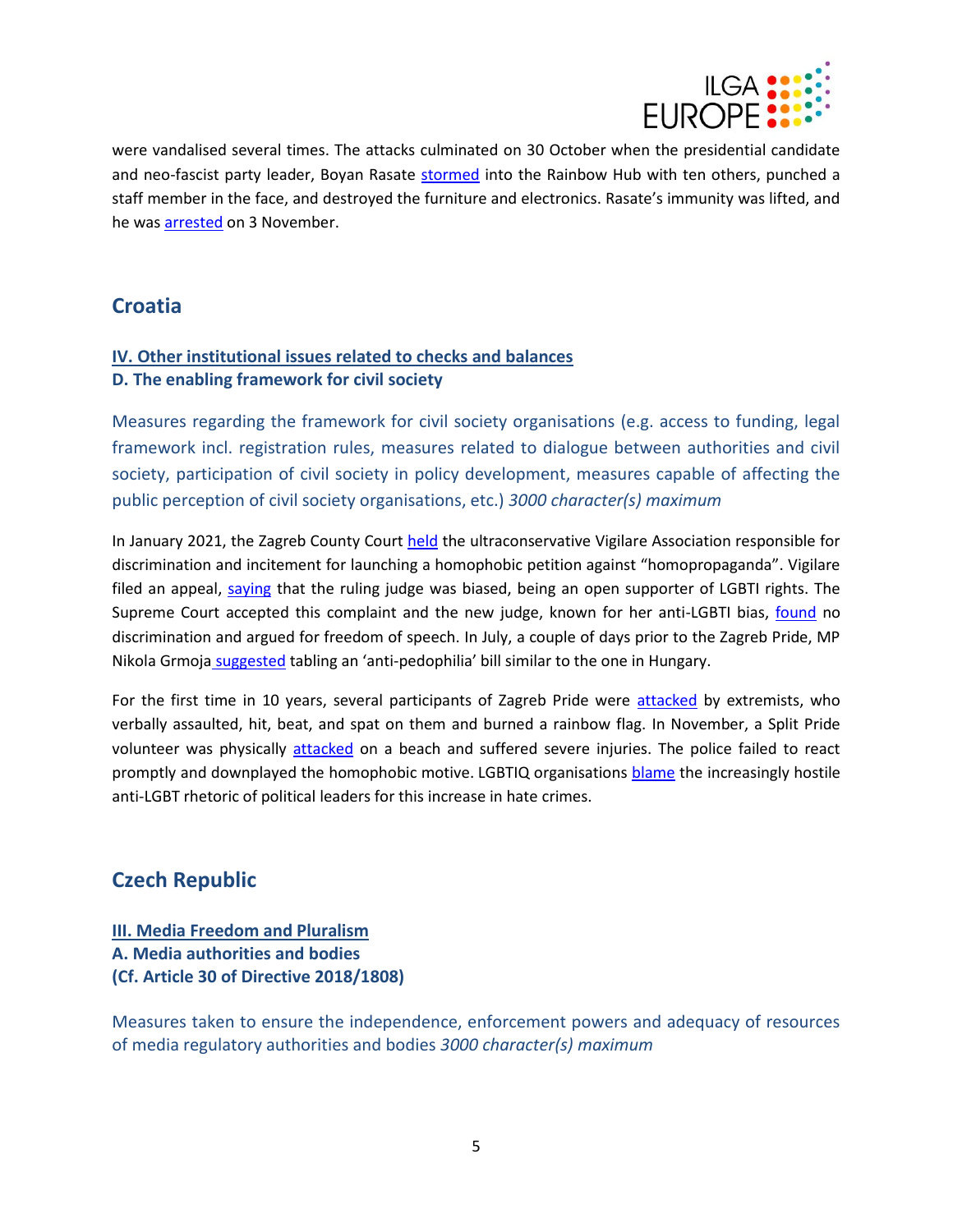

The politicisation of Czech public TV and [radio](https://www.idnes.cz/zpravy/mediahub/rada-ceskeho-rozhlasu-rada-pro-rozhlasove-a-televizni-vysilani-snemovna.A200930_101726_mediahub_jpl) [continued](https://www.idnes.cz/zpravy/mediahub/rada-ceskeho-rozhlasu-rada-pro-rozhlasove-a-televizni-vysilani-snemovna.A200930_101726_mediahub_jpl) in 2021. A representative of the Roman Catholic Church was [appointed](https://www.idnes.cz/zpravy/mediahub/rada-ceskeho-rozhlasu-rada-pro-rozhlasove-a-televizni-vysilani-snemovna.A200930_101726_mediahub_jpl) to the supervisory board of the Czech Radio, but later resigned and is now an assistant to a far-right MP.

In April, the European Broadcasting Union (EBU[\) warned](https://www.ebu.ch/news/2021/04/public-service-media-in-the-czech-republic-under-threat) that Czech media freedom was under threat and that an increasing number of members are affiliated with the then-ruling party. The EBU called on Czechia to protect media pluralism.

The anti-LGBT rights organisation Alliance for Family filed a complaint against the Czech public TV, claiming that its report from April 2021 on marriage equality was biased. Two supervisory boards handled the complaint and both upheld it. One of them (Council of Czech Television[\) deemed](https://www.lupa.cz/aktuality/vysilaci-rada-napomenula-ceskou-televizi-za-manzelstvi-pro-vsechny/) that the report was made "in favour of the campaign to legalize same-sex marriage". The second supervisory board (Council for Radio and Television Broadcasting) partially [sustained](https://www.lupa.cz/aktuality/vysilaci-rada-napomenula-ceskou-televizi-za-manzelstvi-pro-vsechny/) the complaint. It cited as alleged "violations" the use of the term "marriage for all" (for them the problem is that this term is used by activists), and the fact that the report cited a petition in favour of marriage-equality, but did not cite Alliance for Family's petition campaigning against marriage-equality. In our view, these statements by the supervisory boards show a concerning trend of anti-LGBT forces influencing the public media work.

## **IV. Other institutional issues related to checks and balances A. The process for preparing and enacting laws**

Framework, policy and use of impact assessments, stakeholders'/public consultations (particularly consultation of judiciary on judicial reforms), and transparency and quality of the legislative process *3000 character(s) maximum*

Only specific organisations may engage in consultations on draft governmental bills. Those are typically individual ministries, judicial bodies, other state agencies, trade unions and professional unions. One of them is, however, also the Czech Bishop Conference (congregation of Roman Catholic bishops), which is often using this privilege to criticise measures to enhance protection of LGBT+ people. (See the above example of a ministerial decree on birth certificates). No civil society organisation working towards equality for LGBT+ people have such a consultation privilege.

While most hearings of parliamentary committees are public, the Organisation Committee which defines the agenda of the next parliamentary plenary is not open to the public. This is according to the procedural laws. As PROUD experienced in 2014-2017 and again in 2017-2021, bills enhancing equality for LGBT+ people were repeatedly not given enough time in the programme of the plenary sessions, resulting in not even one single vote being taken on the second-parent adoption bill in 4 years (2014-2017) and only the first-round vote being taken on the marriage equality bill after 3 years of waiting. Because the Organisation Committee meetings are not open to the public, there is a lack of information on how the program of the next plenary is being put together and why the bills on LGBT+ equality are not allocated sufficient time in the programme.

#### **The enabling framework for civil society**

COVID-19: provide update on significant developments with regard to emergency regimes in the context of the COVID-19 pandemic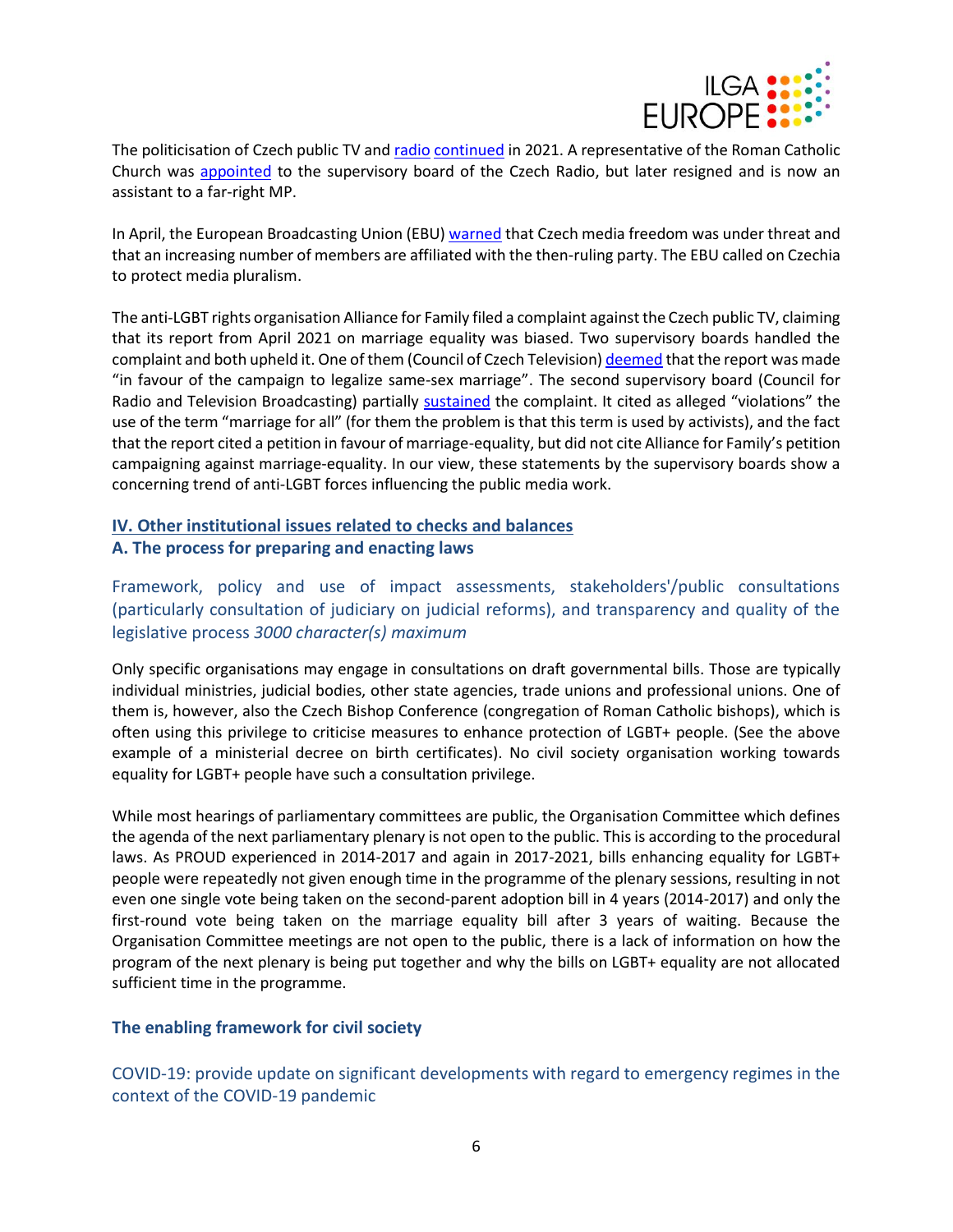

- judicial review (including constitutional review) of emergency regimes and measures in the context of COVID-19 pandemic
- oversight (incl. ex-post reporting/investigation) by Parliament of emergency regimes and measures in the context of COVID-19 pandemic

#### *3000 character(s) maximum*

Some of the Covid-19 regulations adopted by the then-acting government failed to apply protections already in place for LGBTI people. CSOs (specifically the initiative We Are Fair) monitored the government's regulations and at several instances identified measures discriminatory towards LGBT+ people. For instance:

- when the travel ban in or out of the country was adopted, re-unification exemptions included married couples (i.e. only opposite-sex couples, since Czech Republic does not have marriageequality) but not registered partners (i.e. same-sex couples);
- the incoming travel ban exemptions included attending a wedding but did not include registered partnership ceremonies (therefore only possible for opposite-sex couples);
- the exemption from the ban on public gatherings was given to weddings but in case of registered partnership only if one of the partners was seriously ill.

The governmental bills quickly superseded each other, sometimes rectifying the discrimination contained in the previous one, but introducing new discrimination in another area. One positive sign was that in the last instance the then-acting Minister of Interior (Social Democrats) quickly reacted to PROUD's request and promised to remove the discrimination.

#### **B. Independent authorities**

Independence, resources, capacity and powers of national human rights institutions ('NHRIs'), of ombudsman institutions if different from NHRIs, of equality bodies if different from NHRIs and of supreme audit institutions (Cf. the website of the European Court of Auditors: [https://www.eca.europa.eu/en/Pages/SupremeAuditInstitutions.aspx#\)](https://www.eca.europa.eu/en/Pages/SupremeAuditInstitutions.aspx) *3000 character(s) maximum*

The office of the Representative for Human Rights is a central administration charged with protecting citizen's human rights. Until 2017 there was a Ministry for Human Rights but the then-acting government dissolved the ministry. The last Representative for Human Rights, Ms. Válková, was publicly opposed to marriage equality and as an MP also co-sponsored the bill on the constitutional ban of equal marriage. After some public derogatory comments towards LGBT+ organisations these organisations invited her for a meeting. This constructive meeting sparked cooperation on the first ever governmental LGBT+ strategy. The strategy was prepared by the Representative and its contents were welcomed by LGBT+ NGOs. However, the Representative has not secured enough support for the strategy to be adopted by the thenacting government. Who the new Representative for Human Rights will be under the newly formed government of prime minister Fiala is not yet publicly known.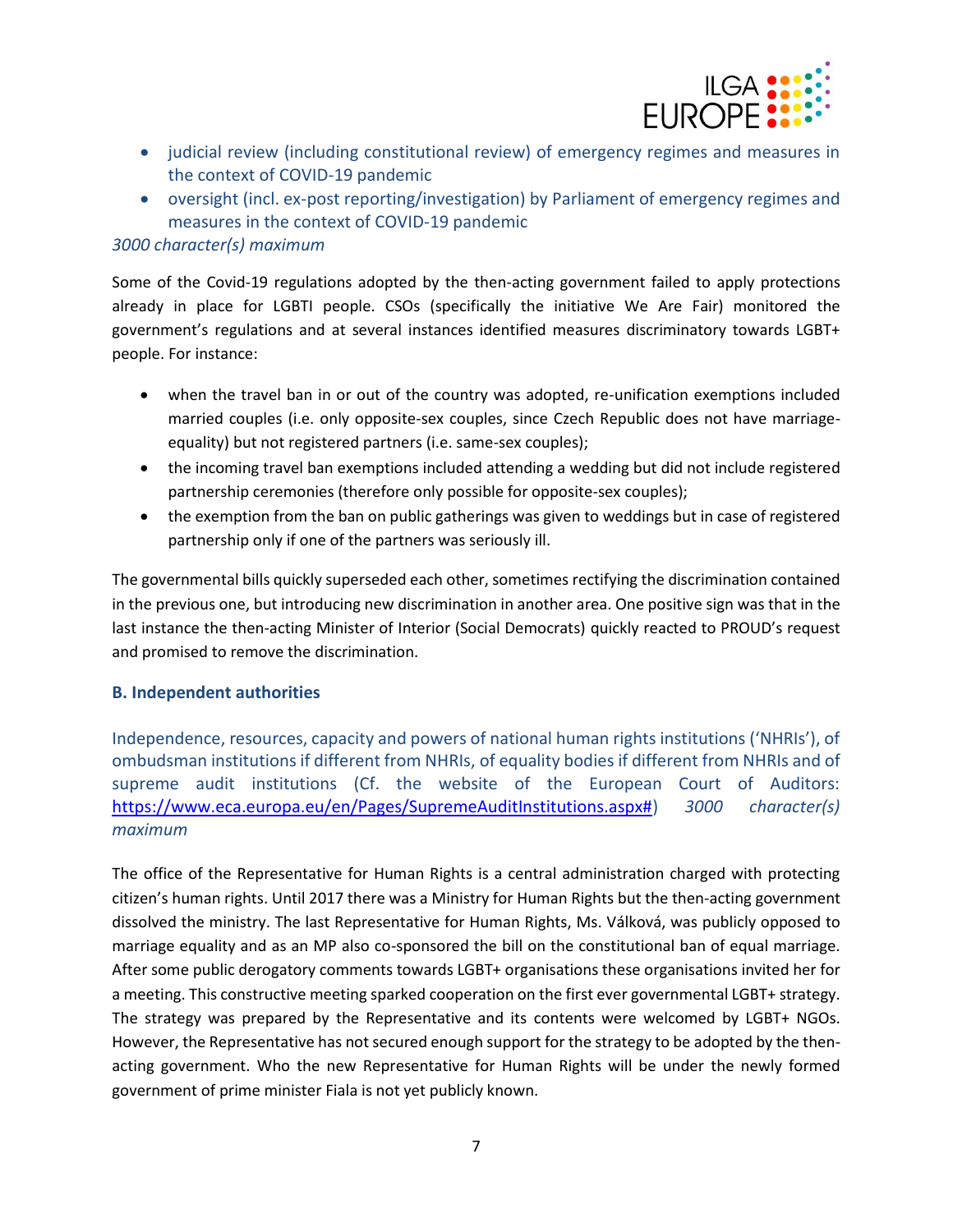

The equality body, the office of Public Defender of Rights, also known as ombudsman, is charged with overseeing the implementation of the Anti-Discrimination Act (with rather limited competences in case violations occur). During the time in which Anna Šabatová headed the equality body from 2014-2020 it was very instrumental in advancing LGBT+ rights. However, stark deterioration came in 2020 when Stanislav Křeček was elected as head of the office by the House of Representatives in a secret ballot. His appointment sparke[d public protests,](https://www.irozhlas.cz/zpravy-domov/krecek-se-ujal-funkce-ombudsmana-vstup-do-uradu-zablokovali-jeho-odpurci_2002201008_tkr) since he is known for having restrictive views on discrimination, and was [criticised](https://plus.rozhlas.cz/ombudsmana-ktery-se-pta-co-je-diskriminace-nepotrebujeme-rika-o-kreckovi-romsky-8139597) also by organisations protecting Roma people. When asked to react to the European Commission's report on discrimination of Roma people in access to housing, Stanislav Křeček [said](https://plus.rozhlas.cz/ombudsmana-ktery-se-pta-co-je-diskriminace-nepotrebujeme-rika-o-kreckovi-romsky-8139597) "I reject these conclusions, they are not objective and I do not know where do these institutions get this data but the office of the Public Defender of Rights is decisively against them". In addition, he was invited to a debate during Prague Pride 2021, and when asked whether LGBT+ people are discriminated in the Czech Republic h[e replied](https://advokatnidenik.cz/2021/08/09/ombudsman-v-ceske-republice-nejsou-skupine-lidi-lgbt-upirana-zadna-prava/) "no one denies [LGBT+ people] any rights. It is only natural that some citizens express their disagreement, and this applies to every human activity. […] LGBT+ people sometimes have an unnecessarily negatively vigilant relationship with society. At the same time, most people are quite indifferent to their actions, unless [LGBT+ people] themselves consider it the only right one."

#### **C. Accessibility and judicial review of administrative decisions**

Follow-up by the public administration and State institutions to final (national/supranational) court decisions, as well as available remedies in case of non-implementation *3000 character(s) maximum*

In the 2017 case A.P., GARÇON AND NICOT v. FRANCE, the European Court of Human Rights found that mandatory sterilisation as a condition for trans\* people to access legal gender recognition is a violation of the European Convention of Human Rights. Despite this judgement, the Czech Republic still requires this practice [\(Section 29 of Czech Civil Code\)](https://www.zakonyprolidi.cz/cs/2012-89). The previous government was aware of the issue yet did not amend the law respectively. The new government in place since October 2021 has not indicated that it plans to amend the law to come in line with the ECtHR judgement.

In 2016 the Czech Constitutional Court [ruled](https://www.usoud.cz/fileadmin/user_upload/Tiskova_mluvci/Publikovane_nalezy/2017/I._US_3226_16_an.pdf) that same-sex joint parental rights acquired under foreign law must be recognised by Czech law (it is unclear whether this relates only to surrogacy or also adoption rights, as in 2021 the Constitutional Court ruled again in similar matter but upheld the ban on the recognition of same-sex couples' parental rights acquired under foreign law via adoption). Consequently, forms of birth certificates of children must be amended accordingly, introducing an option of same-sex parents. In 2021 the Ministry of Interior began preparing the amendment to its decree which regulates birth certificate forms. However, after opposition from the President (who holds strong anti-LGBT views), and the Czech Conference of Bishops (a congregation of Roman Catholic Bishops, which was in the past given the privilege to comment on bills of laws), the Ministry withdrew the amendment. Therefore the Constitutional Court's ruling has still not been implemented.

The CJEU ruling of 14 December 2021, in Case C-490/20 found that if an EU member state recognises a parental relationship between a child and its parents, then all member states should, in order to give the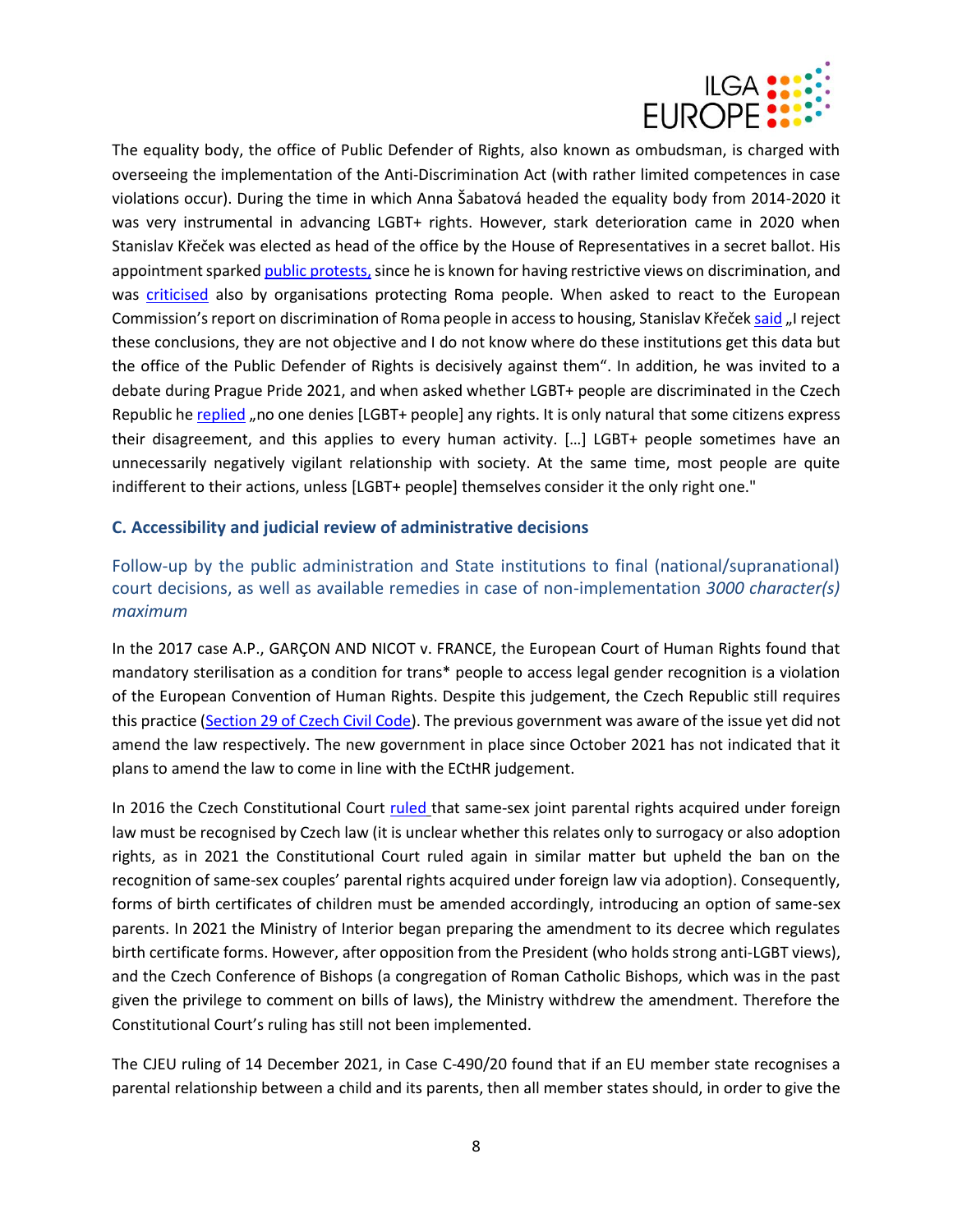

child its right to freedom of movement. Czech law explicitly prohibits recognising same-sex joint parental rights acquired via adoption under foreign law, and the Constitutional Court has ruled previously that such a ban is in line with the Constitution. On 17 August 2021 a senator filed a bill to remove the ban. A day after the aforementioned CJEU judgement, the Czech senat[e voted against](https://www.irozhlas.cz/zpravy-domov/cesko-senat-adopce-deti-homosexualni-pary_2112152036_vis) the bill.

#### **D. The enabling framework for civil society**

Measures regarding the framework for civil society organisations (e.g. access to funding, legal framework incl. registration rules, measures related to dialogue between authorities and civil society, participation of civil society in policy development, measures capable of affecting the public perception of civil society organisations, etc.) *3000 character(s) maximum*

Bias-motivated speech against LGBTI+ people has continued to be a serious issue in 2021, by politicians, religious leaders, anti-LGBTI+ activists, and the media. The following are a handful of examples, which constitute a broader campaign of targeting LGBTI+ people, negatively impacting public perception of LGBTI+ activists and leading to an unsafe climate in which their rights to freedom of assembly, association and expression are also negatively impacted:

In June, President Milos Zeman [called](https://www.bbc.com/news/world-europe-57635373) trans people "disgusting" in an interview, making headlines internationally. Local trans organisation Trans\*parent [called](https://jsmetransparent.cz/neprijatelne-vyroky-prezidenta-na-ukor-transgender-lidi/) for a public apology.

The marriage equality bill sparked hate speech, discriminatory remarks and stigmatization throughout the year, from politicians from a number of parties, such as the Christian Democrats and the conservative Civic Democratic Party. The leader of the far-right Freedom and Democracy [said](https://www.idnes.cz/zpravy/domaci/okamura-manzelstvi-osob-stejneho-pohlavi-adopce-deti-z-detskeho-domova.A210429_095743_domaci_kop) in April that he would rather jump out of a window than be adopted by a same-sex couple.

Prior to the general election in October, marriage equality was again a highly debated topic. Incoming Prime Minister and leader of the Civic Democratic Party Petr Fiala wrote in his [book](https://pfiala.cz/download/PF_od_A_do_Z.pdf) that he cannot "be forced to believe that people of the same-sex may create marriage and a family that equals the natural one" as it is "against his faith". He called for protection of the "traditional family".

Several politicians, including those from the former Prime Minister's ANO Movement, the Civic Democratic Party and the Christian Democrats [condemned](https://www.novinky.cz/domaci/clanek/prague-pride-si-650-tisic-zaslouzi-prilaka-turisty-brani-se-hrib-kritice-40358272#utm_content=obsahovky&utm_medium=result&utm_source=search.seznam.cz&utm_term=lgbt) the fact that Prague financially supports Prague Pride.

The anti-LGBTI organisation Alliance for Family continued making hateful statements and were very active in organising the public in protesting against any measure that would support LGBTI+ people. Despite this, the chairwoman of the organisation was chosen as a parliamentary assistant of one of the MPs from Civic Democrats, member of the ruling coalition.

Authorities failed to investigate a case of discriminatory speech and spreading of false information by a high ranking Roman Catholic priest, Petr Piťha, in 2018. He had held a sermon during which he attacked the Istanbul Convention [claiming](https://ct24.ceskatelevize.cz/domaci/2629586-odebirani-deti-vyhlazovaci-tabory-prirovnani-k-nacismu-pithuv-nahled-na-istanbulskou) "Your families will be torn apart. It will suffice to tell the children that a man and a woman are not the same. They will take your children and hide from you where they have sent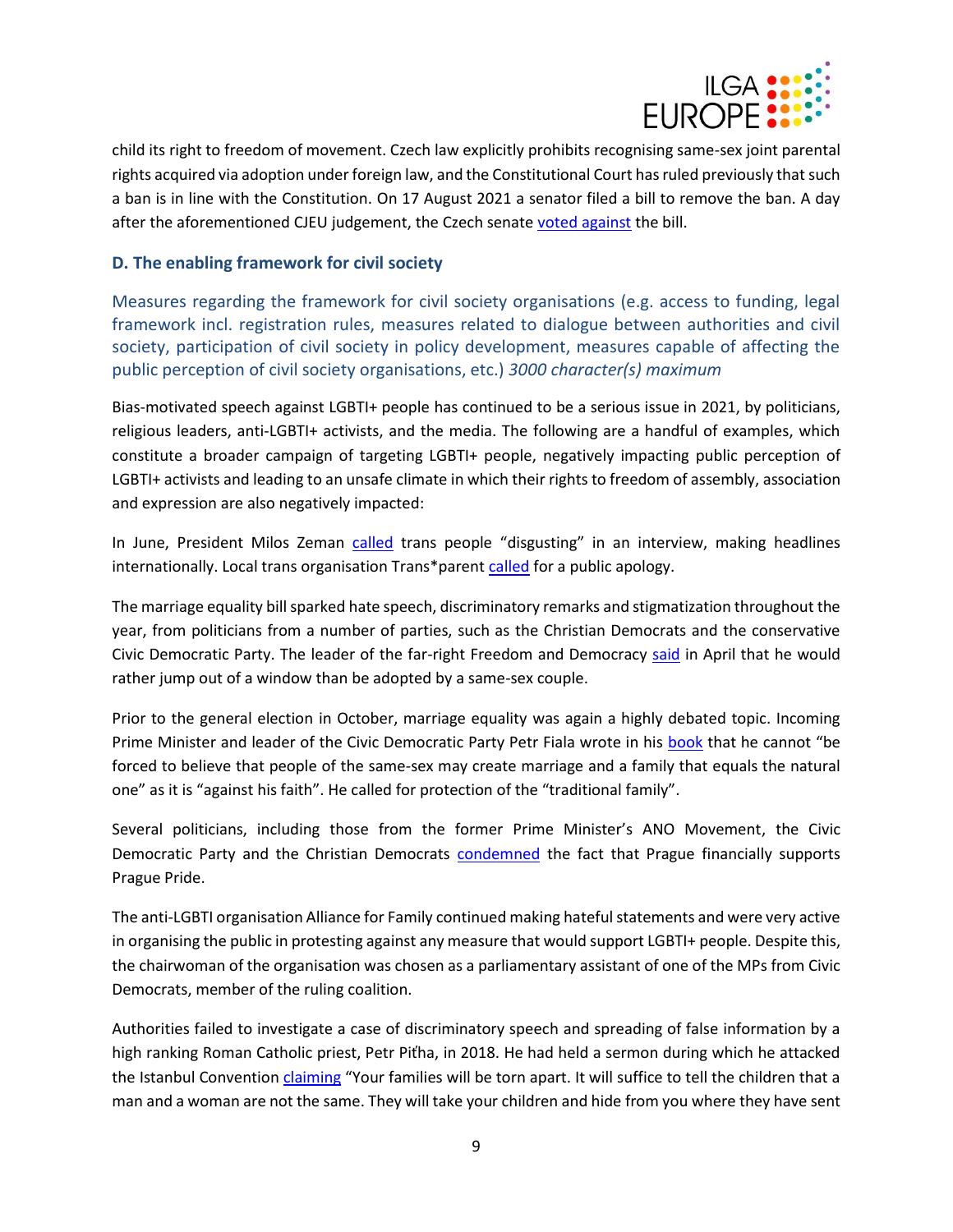

them, where they have sold them, where they are imprisoned. (…) For any disagreement, you will be deported to correctional labour camps of an extermination nature. Homosexuals will be declared the superior ruling class". His statement was fully supported by the Prague archbishop Dominik Duka. A criminal petition against the priest was filed by feminist organisations for spreading false alarming information, yet the petition was [dismissed](https://www.idnes.cz/zpravy/domaci/ceska-zenska-lobby-monsignor-petr-pitha-trestni-oznameni.A190114_142514_domaci_lre) by the state prosecutors as unsubstantiated in 2019.

We still have no updates on a hate-crime case from 2015, in which a gay couple was [attacked](https://www.idnes.cz/praha/zpravy/jakub-stary-napadeny-rozhovor.A210530_114310_praha-zpravy_bse) for holding hands in public in the centre of Prague.

# <span id="page-9-0"></span>**Denmark**

# **IV. Other institutional issues related to checks and balances A. The process for preparing and enacting laws**

COVID-19: provide update on significant developments with regard to emergency regimes in the context of the COVID-19 pandemic

- judicial review (including constitutional review) of emergency regimes and measures in the context of COVID-19 pandemic
- oversight (incl. ex-post reporting/investigation) by Parliament of emergency regimes and measures in the context of COVID-19 pandemic

#### *3000 character(s) maximum*

An initiative on removing the age limit for legal gender recognition was presented with other initiatives in 2020. The two other legislation initiatives were fleshed out in Bills in the 2021 parliamentary year, whereas the Bill on the age limit was postponed. This was during a time when ministers were asked to reduce the number of Bills this year due to Covid-19. The minister in charge took over the mandate from another minister (due to a minor change in the Government), and the new minister is not very progressive.

# <span id="page-9-1"></span>**France**

#### **I. Justice System A. Independence**

Appointment and selection of judges, prosecutors and court presidents (incl. judicial review) (The reference to 'judges' concerns judges at all level and types of courts as well as judges at constitutional courts) *3000 character(s) maximum*

Prosecutors are under the direct authority of the Ministry of Justice, thus the government.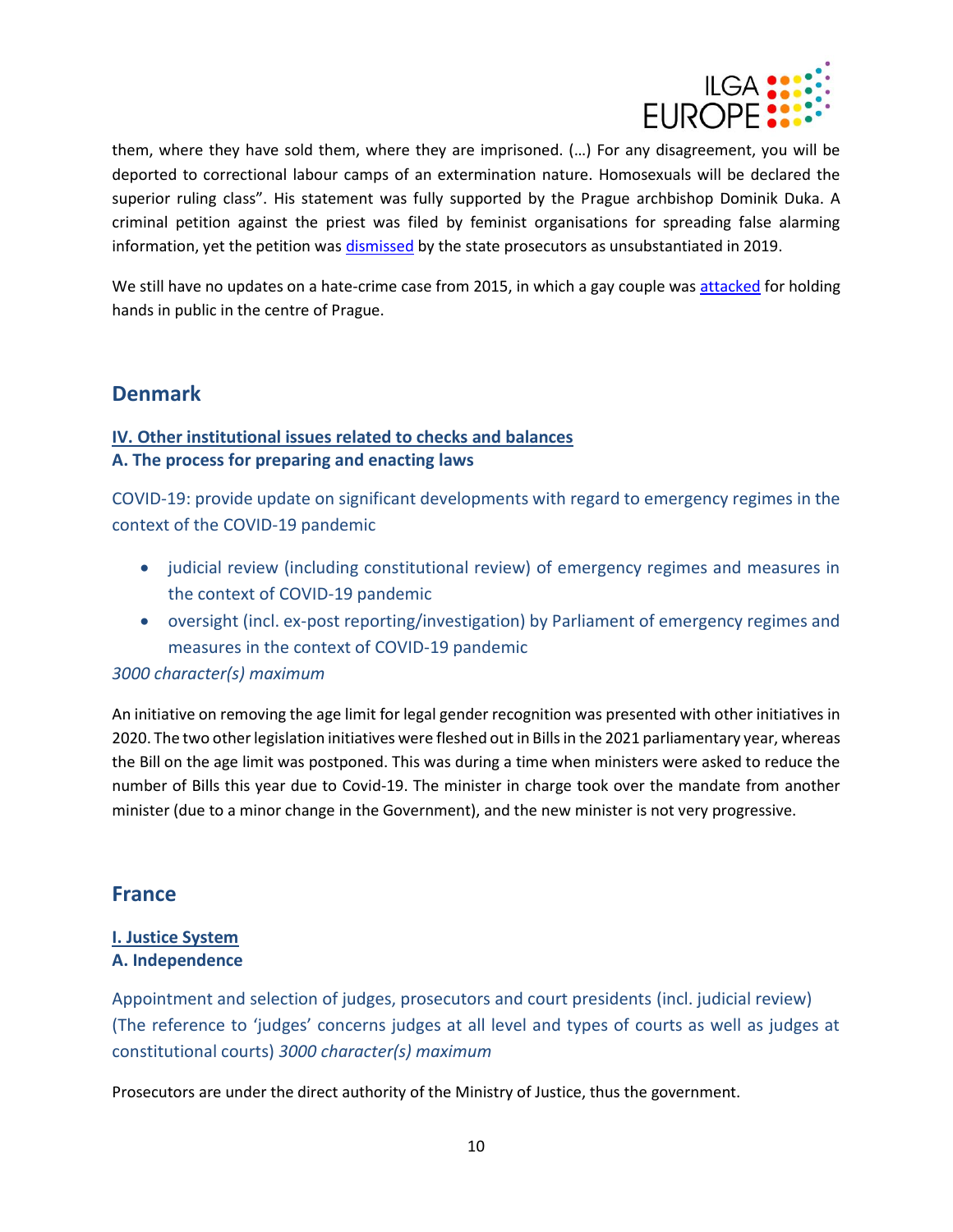

# **IV. Other institutional issues related to checks and balances A. The process for preparing and enacting laws**

COVID-19: provide update on significant developments with regard to emergency regimes in the context of the COVID-19 pandemic

- judicial review (including constitutional review) of emergency regimes and measures in the context of COVID-19 pandemic
- oversight (incl. ex-post reporting/investigation) by Parliament of emergency regimes and measures in the context of COVID-19 pandemic

#### *3000 character(s) maximum*

In 2020 the government had tried to ban public gatherings, including Pride marches, due to the Covid-19 pandemic. However, the Supreme Court ruled that in accordance with the Constitution, freedom of assembly for political events such as protests and prides cannot be banned.

## **D. The enabling framework for civil society**

Measures regarding the framework for civil society organisations (e.g. access to funding, legal framework incl. registration rules, measures related to dialogue between authorities and civil society, participation of civil society in policy development, measures capable of affecting the public perception of civil society organisations, etc.) *3000 character(s) maximum*

In the run-up to the French Presidential elections, far-right candidates and conservative politicians are using discriminatory and inflammatory language about LGBTI people.

# <span id="page-10-0"></span>**Hungary**

#### **I. Justice System A. Independence**

# Independence/autonomy of the prosecution service *3000 character(s) maximum*

The prosecution service often fails to carry out its duty to initiate public interest procedures. In particular, the prosecution service has the power to call on public bodies to revoke illegal administrative decisions and initiate court proceedings if the public bodies decline to do so (Ütv. 29. § (2), 26. § (4)). In 2020 the Budapest Government County Office transferred dozens of cases of transgender persons requesting legal gender recognition to local registrars. These cases had been submitted before May 2020 when legal gender recognition was banned. This move the courts found illegal in dozens of cases. Two applicants who did not take their cases to court then requested the prosecution service to call on the registrars to revoke their decisions that they issued without a legal mandate. In one case, the prosecution service called on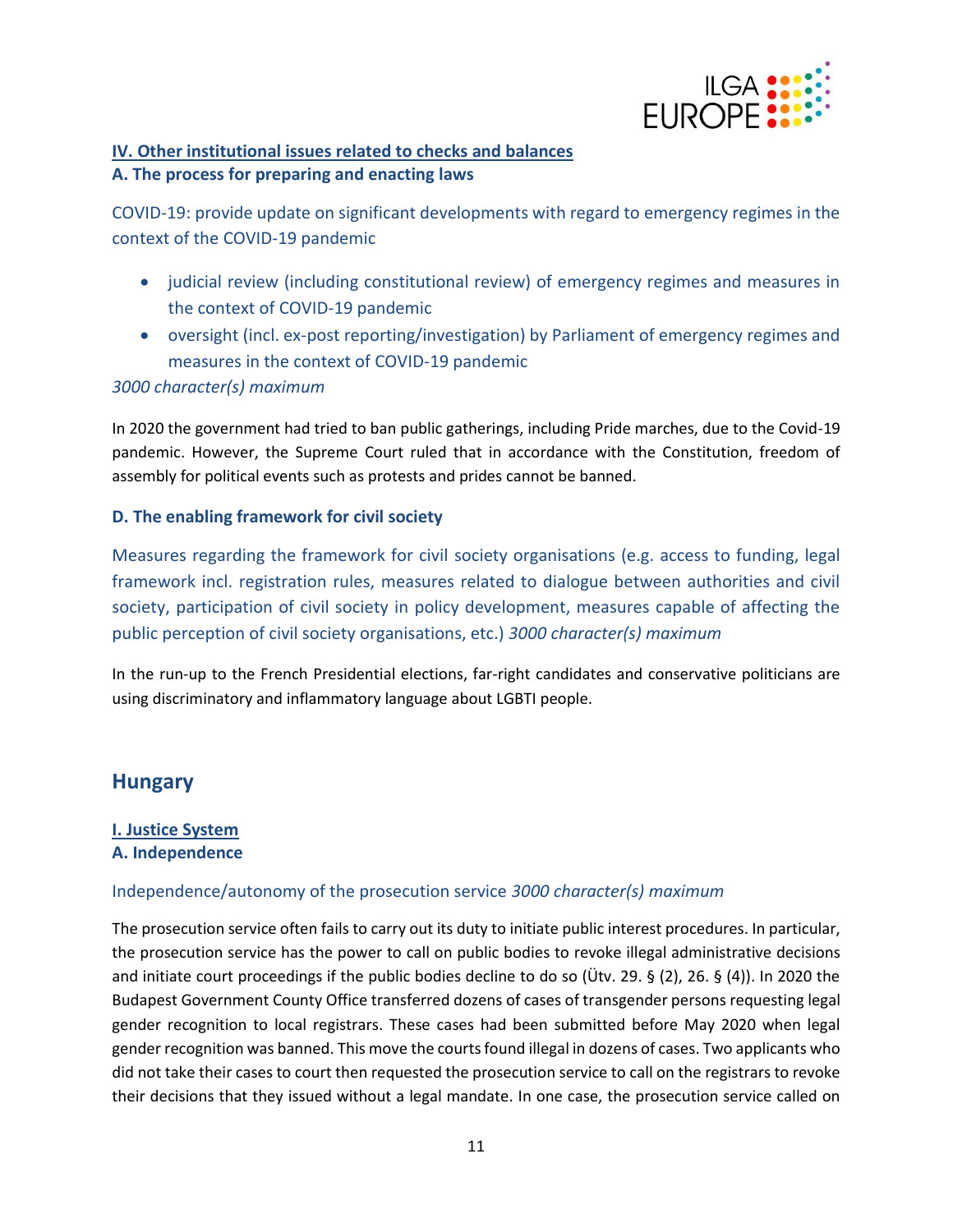

the local registrar to revoke their decision, but did not followup the case with court proceedings after the request was declined (SZOMBATHELYI JÁRÁSI ÜGYÉSZSÉG, T.K.1214/2021/5. szám). In another (B.VI-VII.3317/2021/2) case the procecusion service has not made a decision even after six months.

## **B. Quality of justice**

Training of justice professionals (including judges, prosecutors, lawyers, court staff) *3,000 character(s) maximum*

Human rights organizations offering training to judges, including Háttér Society providing training on respectful and sensitive treatment of LGBTQI persons in the courtroom, have been [attacked](https://tuzfalcsoport.blogstar.hu/2017/05/04/hogyan-szovi-besoros-haloja-a-magyar-igazsagszolgaltatast-2-resz-/37866/) in progovernment media for "brainwashing judges" and "pushing the agenda of George Soros". Since then, these organizations find it very difficult to organize any training for the judiciary.

Use of assessment tools and standards (e.g. ICT systems for case management, court statistics and their transparency, monitoring, evaluation, surveys among court users or legal professionals) *3,000 character(s) maximum*

The statistical system of the courts is focusing largely on procedural indicators and is not detailed enough to generate data on human rights-relevant court cases, such as the overall number of hate crime cases or the overall number of discrimination cases, let alone disaggregation by protected characteristics.

#### **C. Efficiency of the justice system**

# Length of proceedings *3,000 character(s) maximum*

The Constitutional Court has no deadline for adjudicating constitutional complaints or petitions by the Commissioner for Fundamental Rights, and the procedures take unreasonably long. Even where there is a deadline (constitutional reviews initiated by lower level courts), the deadlines are not kept. For example, according to Article 24(2b) of the Fundamental Law, the Court should decide on the constitutionality of a legislative provision within 90 days if the review is initiated by a judge in the regular court system. In the case III/02647/2021 concerning the ban of legal gender recognition for trans and intersex people, the deadline for the Court's decision was 23-09-2021, but no decision has been issued, the case has not even been put on the agenda of the court. Other cases on legal gender recognition based on constitutional complaint (IV/00948/2020, IV/01154/2020, IV/01155/2020, IV/02001/2020, all on legal gender recognition) where there is no deadline required by law, have been pending at the Court for over 18 months. In comparison, in cases where the interest of the government is prompt decision, the Court decides in a very speedy way, such as in case of the constitutional complaint submitted by the government against the decision of the Curia not allowing one of the government anti-LGBTQI referendum questions to make the ballot (IV/03991/2021), in which case the Court decided in a month time - delivering a decision favouring the government's position.

Procedures also take inexplicably long in regular court cases of political sensitivity. For example, in January 2021 the consumer protection authority ordered Labrisz Lesbian Association to change the cover of their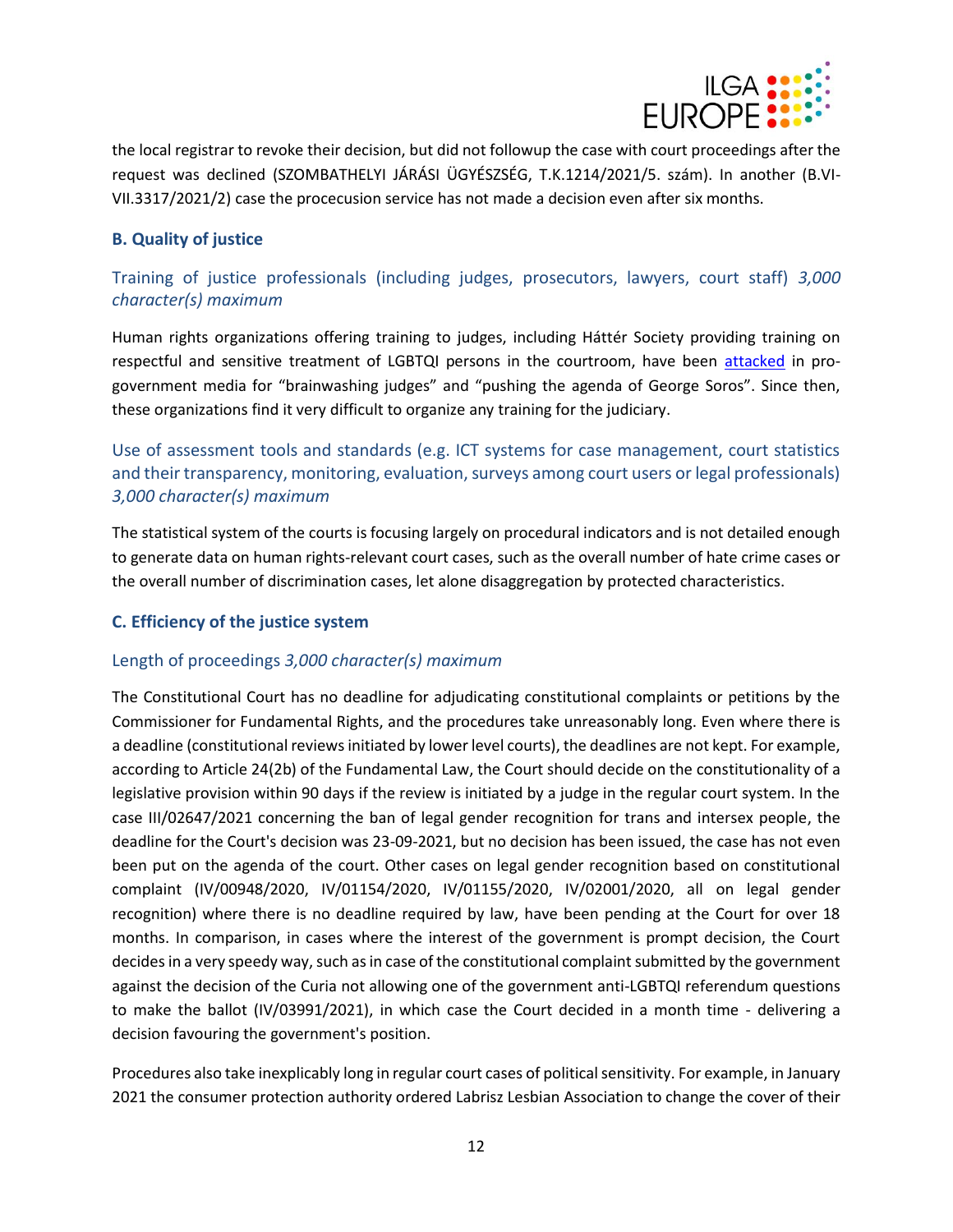

children's book 'Fairyland is for Everyone' to clearly state that it includes "patterns of behaviour deviating from traditional gender roles" [BP/2200/00868-2/2021]. The decision was appealed in court. On 21 June 2021, the court set the date for the first hearing date for 2 February 2022, even though such hearings in administrative cases are usually scheduled within a few weeks, or a few months. This is the same case in which the EC started an infringement procedure against Hungary (INFR(2021)2119).

#### **III. Media Freedom and Pluralism**

## **A. Media authorities and bodies (Cf. Article 30 of Directive 2018/1808)**

# Conditions and procedures for the appointment and dismissal of the head / members of the collegiate body of media regulatory authorities and bodies *3,000 character(s) maximum*

The Media Council of the National Media and Infocommunications Authority consists only of members nominated by the governing parties. In 2019 an ad hoc parliamentary committee was set up to select new members, but the committee voted down all candidates nominated by opposition parties. The Media Council applies clear double standards regarding LGBTQI issues: it allows for hate speech against LGBTQI people, while restricts the positive portrayal of LGBTQI people (see details under other). In October 2021, the president of the National Media and Infocommunications Authority resigned a few months before her mandate was over. This allowed the current parliamentary majority to elect a new president for nine years in December 2021. Without the resignation, it would have been the new parliament elected in April 2022 who elects the new president. The resignation thus allowed the current government to secure its control over the media until 2030, even if they lose the election in April 2022.

#### **C. Framework for journalists' protection**

# Access to information and public documents (incl. procedures, costs/fees, timeframes, administrative/judicial review of decisions, execution of decisions by public authorities) *3,000 character(s) maximum*

Even though legislation requires that public bodies respond to freedom of information requests concerning data of public interest within 15 days (Act no. CXII. of 2011), public bodies often reject the completion of such requests. In July 2020 the Ministry of Human Capacities refused access to national health programs adopted by the government in 2018 arguing that they served the purpose of later decision-making, even though the programs had been finalized in 2018. The judicial review of the case is pending. In October 2021, the Prime Minister's Office refused access to results of a survey among local governments on adoption of local measures banning "LGBTQ propaganda". The judicial review of the case is pending. In September-October 2021, the Ministry of Human Capacities and the National Child Protection Service refused access to a guideline issued to local child protection services on how to assess suitability of non-married person for adoption. The review of the case by the National Authority for Data Protection and Freedom of Information is pending.

#### Other - please specify *3,000 character(s) maximum*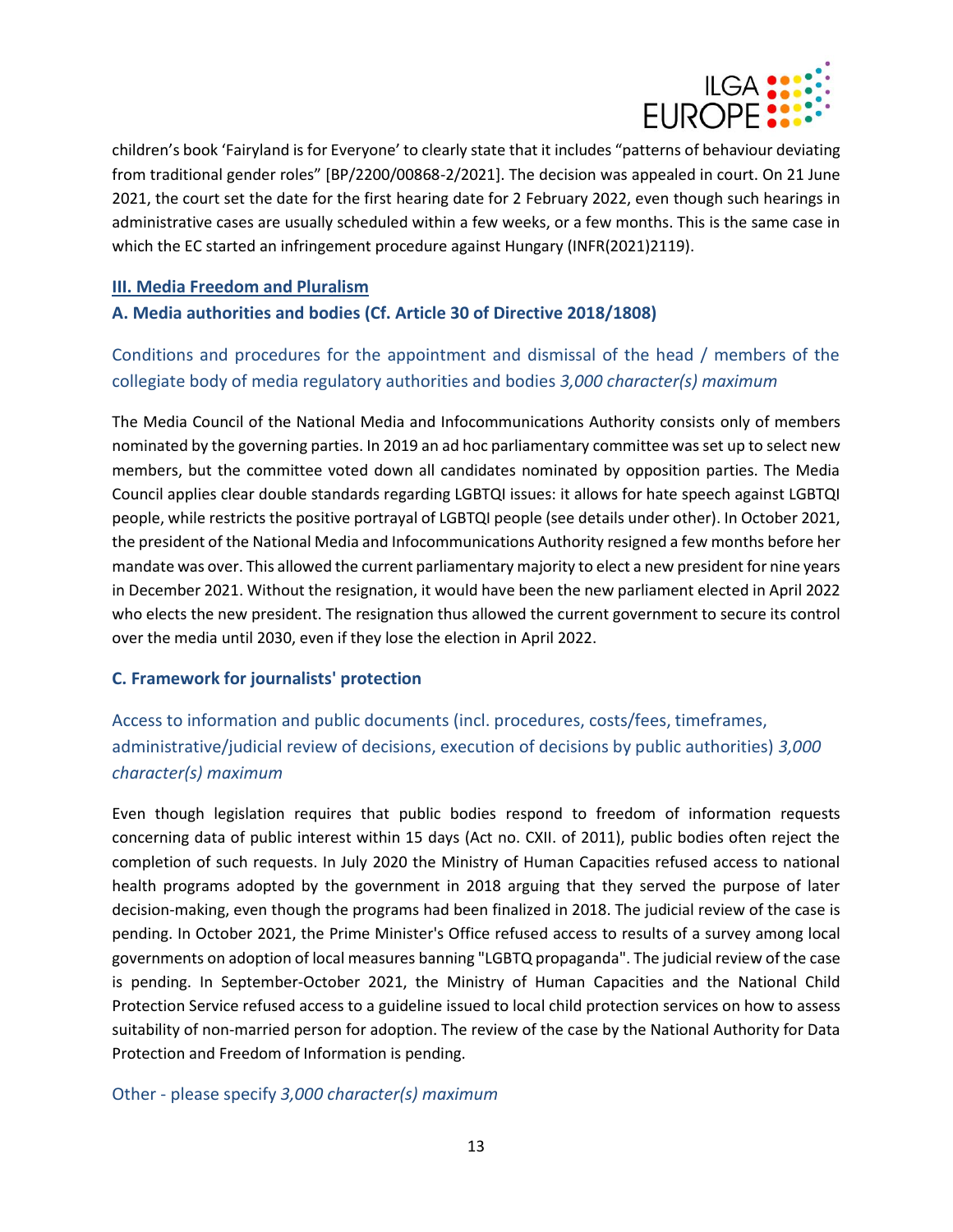

The Media Council applies clear double standards regarding LGBTQI issues: it allows for hate speech against LGBTQI people, but penalizes anti-majoritarian speech and restricts the portrayal of LGBTQI people. In March 2021, the Media Council launched an investigation against RTL Klub, the largest commercial channel for airing a video about rainbow families as public service advertisements. The Council argued that the video featuring same-sex families and experts was harmful to children under the age of 16, and thus should not have been aired before 9pm. The Council did not allow the producer of the video (Háttér Society) to be party to the investigation arguing that Háttér has no legal interest in the outcome of the investigation, even though the decision would greatly impact when the video can be aired. The Curia decided in favour of Háttér's standing, the investigation is ongoing, no decision has been issued yet (MN/31406-9/2020.).

# **IV. Other institutional issues related to checks and balances A. The process for preparing and enacting laws**

Framework, policy and use of impact assessments, stakeholders'/public consultations (particularly consultation of judiciary and other relevant stakeholders on judicial reforms), and transparency and quality of the legislative process *3000 character(s) maximum*

While there is legislation that requires public consultation on all bills drafted by ministries and all government and ministerial decrees (Act no. CXXXI of 2010), these requirements are routinely disregarded. After the law banning legal gender recognition of trans people (Act no. XXX of 2020), adding transphobic provisions to the Fundamental Law (9th Amendment of the Fundamental Law), restricting adoption by non-married persons (Act no. CLXV of 2020), and on amendments to government and ministerial decrees on detailed rules of the adoption procedure (EMMI decree no. 35/2020. (X. 5.); Govt. Decree no. 94/2021. (II. 27.)) were adopted without any consultation, the same happened with regards to the Act no. LXXIX of 2021 banning access of minors to any content with "portrayal and the promotion of gender identity different from sex at birth, the change of sex and homosexuality". Similarly, its implementing legislation [Government Decree 473/2021. (VIII. 6.)] which contains that products with such content can only be sold in special packaging separate from other products and cannot be sold within 200m of schools, children or youth institutions and churches, was also adopted without any public consultation. The Venice Commission criticized the adoption of the law not only on substantive aspects, but also for the hasty adoption of such seriously restrictive provisions (1059/2021).

#### **B. Independent authorities**

Independence, resources, capacity and powers of national human rights institutions ('NHRIs'), of ombudsman institutions if different from NHRIs, of equality bodies if different from NHRIs and of supreme audit institutions *(Cf. the website of the European Court of Auditors: [https://www.eca.europa.eu/en/Pages/SupremeAuditInstitutions.aspx#\)](https://www.eca.europa.eu/en/Pages/SupremeAuditInstitutions.aspx) 3000 character(s) maximum*

On 1 December 2020, the Parliament adopted legislation to abolish the Equal Treatment Authority (ETA), Hungary's most important equality body set up in 2005. The Venice Commission, in its [opinion](https://www.venice.coe.int/webforms/documents/default.aspx?pdffile=CDL-AD(2021)034-e)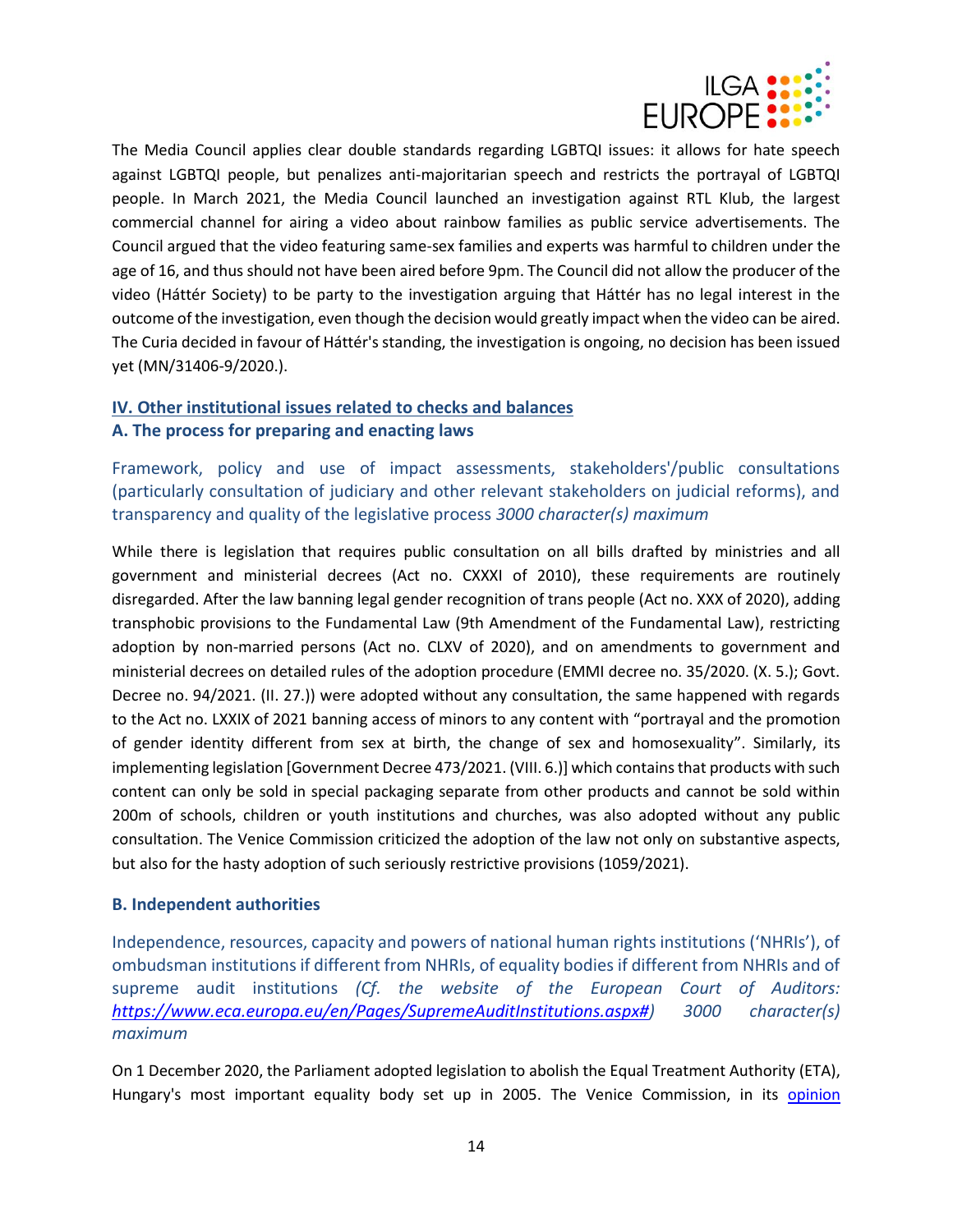

(1051/2021), criticised the adoption of the legislation in a rushed manner during the state of emergency, and raised concerns about risks associated with the Commissioner for Fundamental Rights being merged with the ETA. A [report](https://en.hatter.hu/publications/information-on-the-abolishmentof-the-equal-treatment-authority-in-hungary) by Háttér Society on the first 9 months of the new system shows that the move had devastating impact on the enforcement of equal treatment law in Hungary. Since September 2019, the Commissioner for Fundamental Rights has been Ákos Kozma, former professor of Pázmány Catholic University, a loyal supporter of the government. As opposed to his predecessor, the new Commissioner has not commemorated the International Day Against Homophobia and Transphobia in May 2020, and has not responded to official petitions submitted by LGBTQI organizations concerning (1) the ban of legal gender recognition, (2) growing homophobic hate speech by government officials, and restricting LGBTQI freedom of expression, (3) on the law on measures against paedophilia, (4) on discriminative forms in citizenship procedures, (5) on discriminative forms in immigration procedures. GANHRI's Sub-Committee on Accreditation recommends that the CFR be downgraded to B status, as the CFR "has not spoken out in a manner that promotes protection of all human rights."

#### **C. Accessibility and judicial review of administrative decisions**

Follow-up by the public administration and State institutions to final (national/supranational) court decisions, as well as available remedies in case of non-implementation *3,000 character(s) maximum*

In June 2018, in a case launched by a transgender refugee from Iran, the Constitutional Court found that there was a constitutional omission because Hungary has no procedure for legal gender recognition for transgender people who are not Hungarian citizens, but lawfully reside in the country permanently. The Court gave a deadline of 31 December 2018 for the government to adopt new legislation (6/2018. (VI. 27.) CC decision). No such legislation has been adopted to date, and in May 2020, the Parliament adopted legislation that banned legal gender recognition for Hungarian citizens as well. The same person also turned to the ECtHR, which also sided with the applicant arguing that the lack of such procedure infringes on the right to respect for private life (Art. 8) of the applicant (Rana v. Hungary, no. 40888/17). The just satisfaction was paid to the applicant, but he still has to live with official documents that are not in line with his gender identity. In March 2021, the Constitutional Court found that applying the ban on legal gender recognition retroactively to pending procedures is unconstitutional [CC Decision 11/2021. (IV. 7.)]. Nevertheless, the Budapest Government County Office still fails to implement the decision, dozens of trans and intersex people have been litigating such cases, but the Office comes up with newer and newer objections whenever the courts make a binding decision in line with the Constitutional Court decision. For the overview of these procedures see: https://hatter.hu/tevekenysegunk/jogsegelyszolgalat/jelentosebb-ugyeink/33- paragrafus

#### **D. The enabling framework for civil society**

Measures regarding the framework for civil society organisations (e.g. access to funding, legal framework incl. registration rules, measures related to dialogue between authorities and civil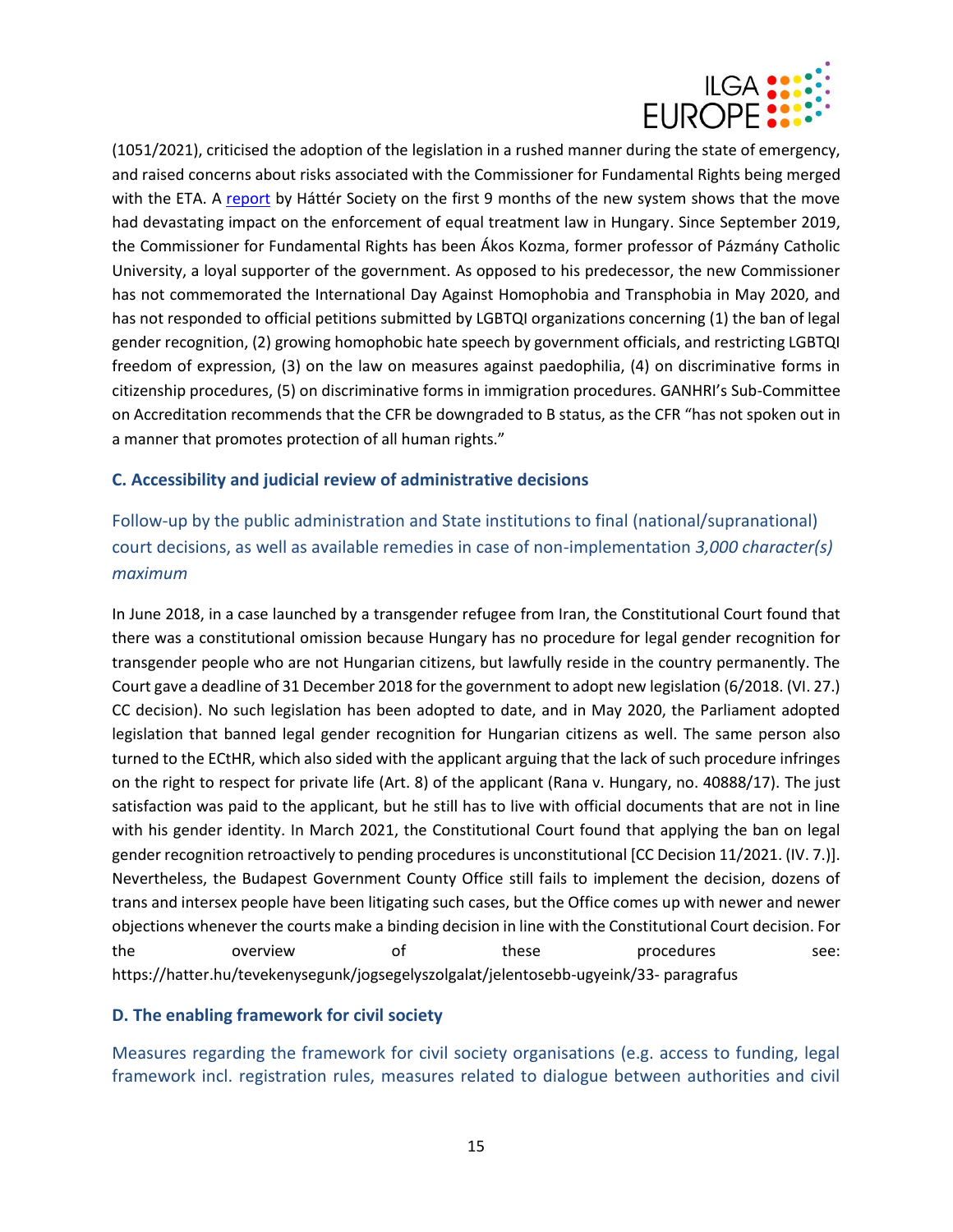

## society, participation of civil society in policy development, measures capable of affecting the public perception of civil society organisations, etc.) *3000 character(s) maximum*

The government and pro-government media conduct a smear campaign against human rights organizations, targeting specifically organizations working on the rights of LGBTQI people. Progovernment news portal such as Pesti Srácok, Origo, 888.hu, Vasárnap talk about LGBTQI issues as a form of ideology, and claim that LGBTQI organization work to recruit more children to become LGBTQI. LGBTQI organizations are often referred to as "LGBTQP" - the "P" standing for paedophilia - conflating lawful sexual orientation and gender identity with unlawful paraphilias. Leading government officials also talk about the need to stop LGBTQ propaganda (see more under *Other*).

LGBTQI organizations find it extremely difficult to receive public funding. Calls for proposals prioritize issues that make successful application of LGBTQI organizations nearly impossible. In case LGBTQI organizations do apply with strong proposals, their proposals are evaluated unfavourably or unlawful measures are applied to exclude them from funding. E.g. Tempus Foundation distributing Erasmus+ funds in Hungary disqualified the proposal of Háttér Society on grounds of conflict of interest with an evaluator, even though there was no such conflict of interest, and even if there was, it was the evaluator, not the applicant that should have been disqualified (since the list of evaluators is not public applicants are in no position to prevent such conflict of interest). When the proposal was resubmitted, Tempus rejected the proposal arguing that there was not enough funding, even though the money earmarked for that category of proposals was not spent. The European Commission has found the exclusion to be unlawful and called on Tempus to revoke it, but Tempus does not comply with the request of the Commission, and instead started a [smear campaign](https://www.origo.hu/nagyvilag/20211228-brusszel-szerint-hianyospalyazattal-is-nyernie-kellene-az-lmbtq-szervezetknek.html) against Háttér in the media.

#### **E. Initiatives to foster a rule of law culture**

#### Other - please specify *3,000 character(s) maximum*

For the past two years, the Hungarian government has been conducting a hate campaign against LGBTQI people, targeting in particular transgender people and same-sex couples raising children. An anti-LGBTQ referendum has been initiated by the government to be held on the same day as the national election in April 2022. On June 15, 2021 the Parliament adopted legislation to ban access of minors to any content with "portrayal and the promotion of gender identity different from sex at birth, the change of sex and homosexuality" broadly in the Family Protection Act, the Child Protection Act and specifically in the Act on Business Advertising Activity, the Media Act and the Public Education Act [Act no. LXXIX of 2021]. An implementing legislation [Government Decree 473/2021. (VIII. 6.)] contains that products with such content can only be sold in special packaging separate from other products and cannot be sold within 200m of schools, children or youth institutions and churches. The European Commission has launched an infringement procedure and issued a reasoned opinion regarding the law. The Venice Commission, in its [opinion](https://www.venice.coe.int/webforms/documents/default.aspx?pdffile=CDL-AD(2021)050-e) (1059/2021), considered the manner of adoption of the law not in line with its Rule of Law Checklist, and that the amendments in question are incompatible with the ECHR and international human rights standards.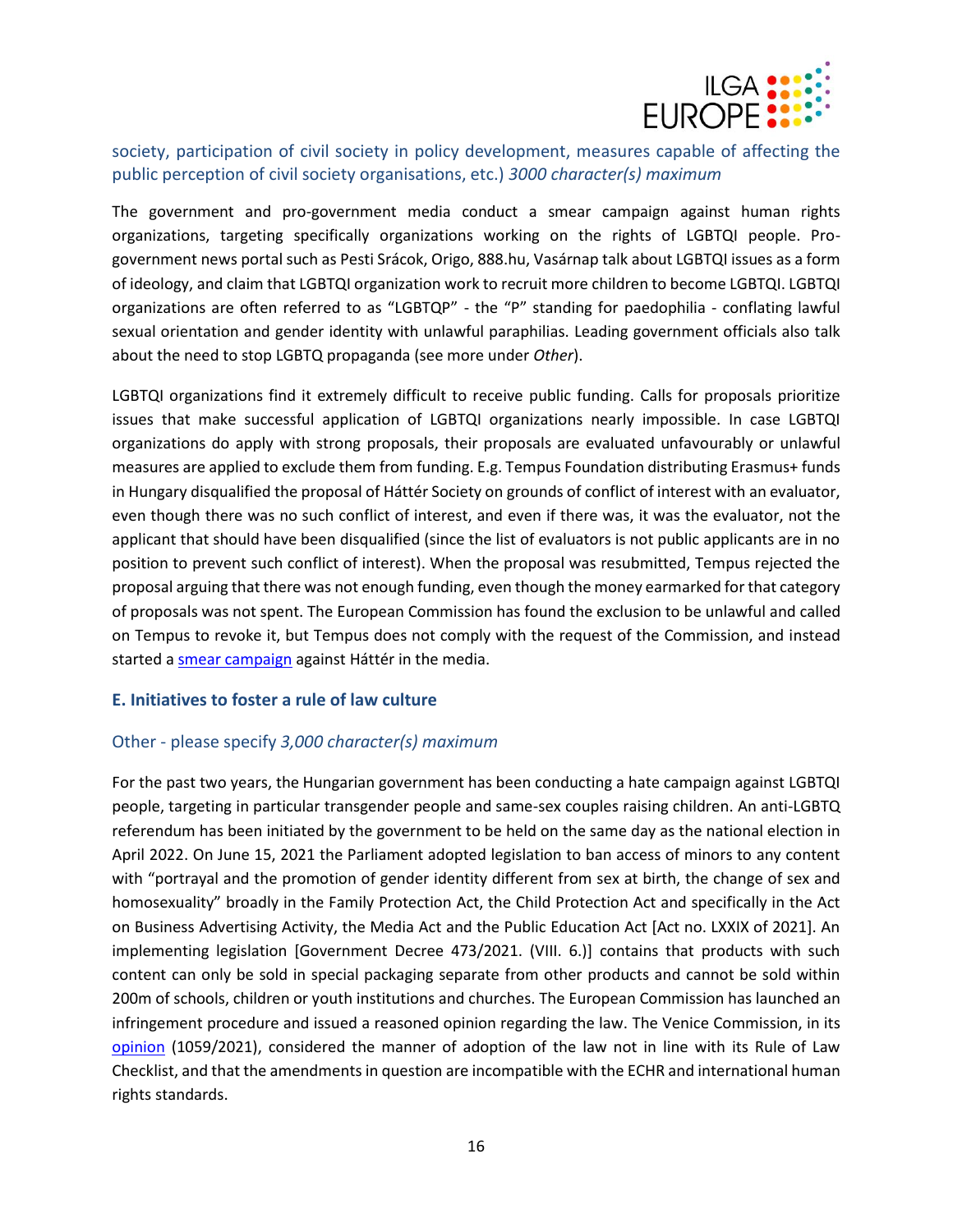

Even prior to the entry into force of the law public authorities started to interpret existing child protection provisions in various laws to censor content featuring LGBTQI topics: in October 2019 Coca Cola was fined for featuring same-sex couples in a billboard campaign [PE-06/01/01076-10/2019]; in March 2021 an investigation was launched against RTL Klub for airing an information video about rainbow families [163/2020. (III. 2.)]; in January 2021 the consumer protection authority ordered Labrisz Lesbian Association to change the cover of their children's book 'Fairyland is for Everyone' to clearly state that it includes "patterns of behaviour deviating from traditional gender roles" [BP/2200/00868-2/2021]; bookshop Líra was fined for selling the book 'What a family!' featuring rainbow families among other children's books [PE/002/01974-8/2021]. This latter decision has been later declared illegal by the court. Several local governments (Mezőkövesd, Budapest XXI. Csepel, Diósd, Veszprém) banned the use of 'Fairyland is for Everyone' in their educational institutions, and one local government (Nagykáta) adopted a resolution to ban "LGBTQ-propaganda" in all of its institutions.

# <span id="page-16-0"></span>**Latvia**

## **IV. Other institutional issues related to checks and balances A. The process for preparing and enacting laws**

Framework, policy and use of impact assessments, stakeholders'/public consultations (particularly consultation of judiciary and other relevant stakeholders on judicial reforms), and transparency and quality of the legislative process *3000 character(s) maximum*

On 2 July 2021, the Ministry of Interior [set up](https://www.lsm.lv/raksts/zinas/latvija/iekslietu-ministrija-izveido-naida-noziegumu-problematikai-veltitu-darba-grupu.a411292/?utm_source=rss&utm_campaign=rss&utm_medium=links&fbclid=IwAR0vNPJYeNqB04Wsr5S7sssKV_M_lRWXdTA1sCDiBPhlPGkQ4l2zTZyEgBc) a working group to analyze trends in hate crimes and offer ways to address them. The working group does not include members of civil society and there is no information available about their work so far.

#### **B. Independent authorities**

Independence, resources, capacity and powers of national human rights institutions ('NHRIs'), of ombudsman institutions if different from NHRIs, of equality bodies if different from NHRIs and of supreme audit institutions *(Cf. the website of the European Court of Auditors: [https://www.eca.europa.eu/en/Pages/SupremeAuditInstitutions.aspx#\)](https://www.eca.europa.eu/en/Pages/SupremeAuditInstitutions.aspx) 3000 character(s) maximum*

In the past nine years, only one homophobic incident was [classified](https://www.lsm.lv/raksts/zinas/latvija/naida-noziegumus-pret-lgbt-attaisno-pat-ar-religisku-parliecibu.a408277/) as a hate crime by the Ombudsperson's Office. In 2021, the Prosecutor's Office [refused](https://www.tvnet.lv/7283557/ari-prokuratura-atsaka-ierosinat-kriminalprocesu-par-homofobisku-uzbrukumu-profesoram-hanovam) to launch criminal proceedings in the case of Professor Denis Hanovs of Riga Stradins University, who suffered a homophobic attack in 2020. The Prosecutor argued that the attack was not against sexual minorities in general, but against Hanovs only.

#### **D. The enabling framework for civil society**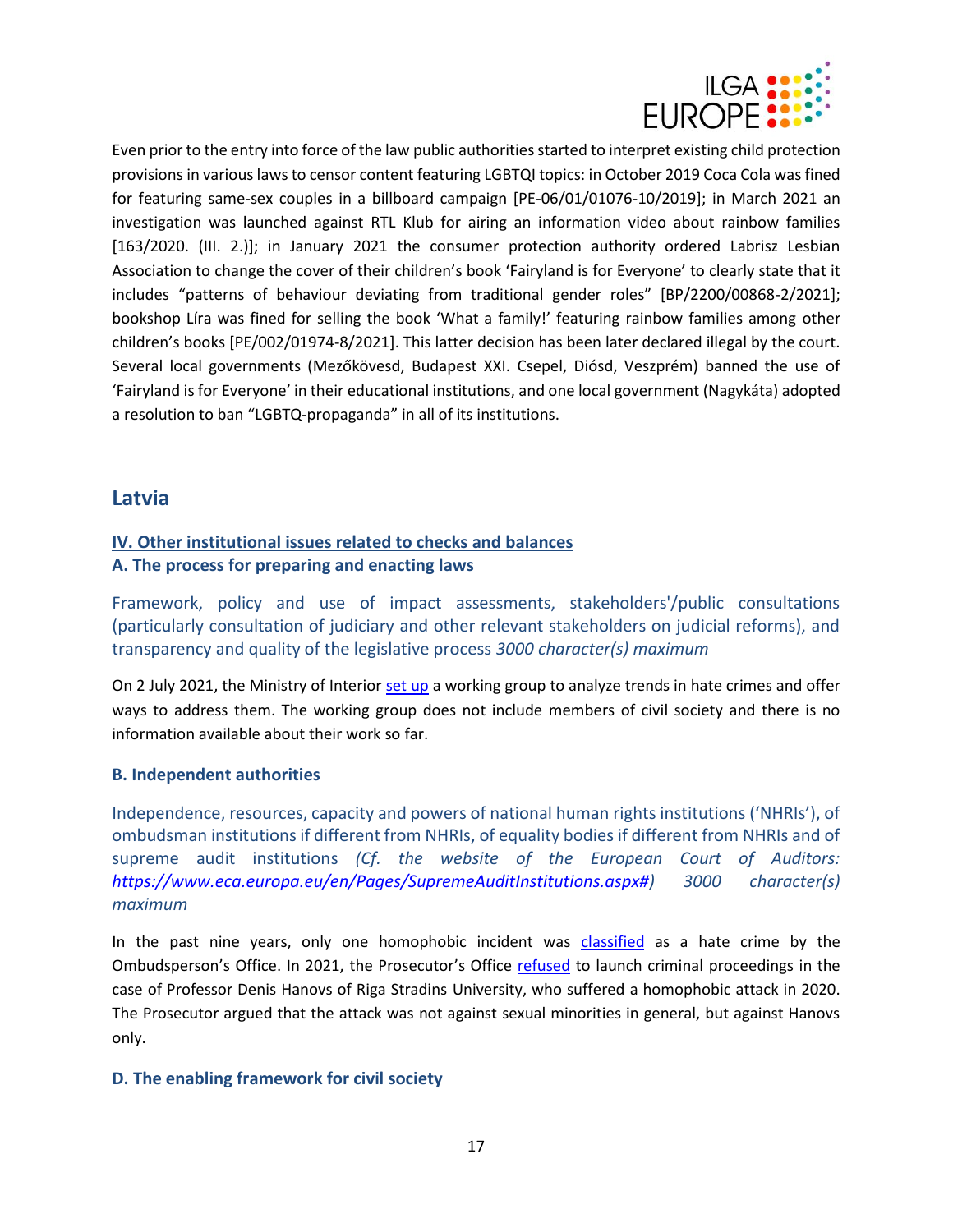

Measures regarding the framework for civil society organisations (e.g. access to funding, legal framework incl. registration rules, measures related to dialogue between authorities and civil society, participation of civil society in policy development, measures capable of affecting the public perception of civil society organisations, etc.) *3000 character(s) maximum*

In June, former Minister of Interior Sandis Girgens [shared](https://rebaltica.lv/2021/06/eksministrs-girgens-izplata-melus-ka-jauna-ministre-mudina-policistus-gerbt-sieviesu-uniformas/) false information suggesting after the appointment of openly lesbian Ministrer of Interior Marija Golubeva, the police would have to wear women's uniforms. The post was widely shared and stirred hateful comments in the media and on social media.

Rules and practices guaranteeing the effective operation of civil society organisations and rights defenders *3000 character(s) maximum*

On 14 January 2021, the parliament passed a draft law that plans to restrict the definition of family in the Constitution to effectively block same-sex partnerships and same-sex families. This contravenes international human rights law and European jurisprudence, as well as Latvia's Constitution and the rulings of its Constitutional Court. The LGBTI Intergroup of the European Parliament immediately [condemned](http://lgbti-ep.eu/2021/01/15/press-release-the-bill-to-redefine-family-in-latvia-is-an-affront-to-lgbti-persons-the-rule-of-law-and-european-values/) the move. The proposed wording of the Constitution would [define](https://www.tvnet.lv/7303519/cvk-parakstu-vaksanai-registre-gimenes-jedziena-grozijumus-satversme?fbclid=IwAR3WkGwRQHNLVSnscR2a6gObtt8iv3Yx53UedUyKEktGlGg0SIFQqKBWTqM) marriage as a union between a man and a woman, and children's right to "grow up in a family with a mother and a father".

# <span id="page-17-0"></span>**Lithuania**

#### **D. The enabling framework for civil society**

Measures regarding the framework for civil society organisations (e.g. access to funding, legal framework incl. registration rules, measures related to dialogue between authorities and civil society, participation of civil society in policy development, measures capable of affecting the public perception of civil society organisations, etc.) *3000 character(s) maximum*

Anti-LGBTI speech by political and religious leaders remained a serious issue in 2021, negatively impacting the public's perception of LGBTI civil society and created an unsafe environment for LGBTI human rights defenders and civil society. On 10 January, Lithuanian MEP Viktor Uspaskich (Labour Party[\) posted](https://www.lrt.lt/en/news-in-english/19/1318321/meps-demand-lithuanian-politician-to-explain-homophobic-remarks) a video calling LGBT people "perverts" and "fags" and saying that LGBT marches "must not be tolerated". In March, a well-known priest and author Algirdas Toliatas [urged](https://www.lrt.lt/en/news-in-english/19/1355935/inquisition-of-the-church-celebrity-priest-in-lithuania-ignites-controversy-over-istanbul-convention) his followers to oppose same-sex partnerships and the Istanbul Convention. Other political and religious leaders also [condemned](https://www.lrt.lt/en/news-in-english/19/1361423/lithuania-s-religious-leaders-voice-opposition-to-istanbul-convention-and-same-sex-partnership) the ratification. In March, Christian religious leaders issued a statement on the issue. In April, MP Petras Gražulis was *[filmed](https://www.lrt.lt/en/news-in-english/19/1386339/firebrand-lithuanian-mp-filmed-in-another-homophobic-stunt-with-group-of-men)* dancing and singing to a song known for its homophobic lyrics. In March, the Commission of Ethics and Procedures [decided](https://www.lrt.lt/naujienos/lietuvoje/2/1356823/valkiuno-komentarai-apie-pideralizacija-pripazinti-nepazeide-pagarbos-zmogui-principo) that MP Valdemaras Valkiūnas's comments alleging that "LGBTI" is a "criminal organisation" were compliant with the principle of respect towards state and the individual.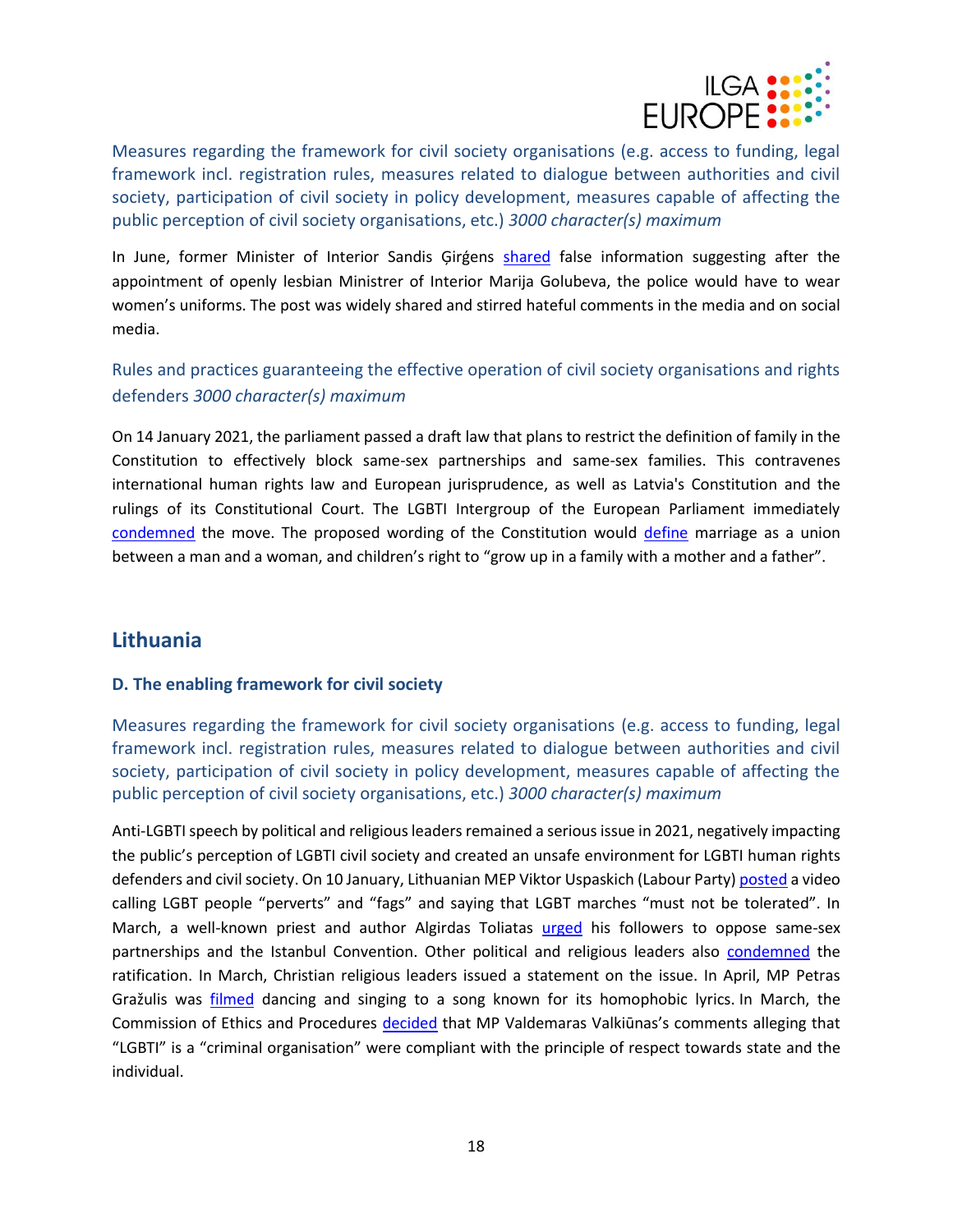

Around 10.000 people [joined](https://www.euronews.com/2021/05/25/bill-to-allow-same-sex-partnerships-in-lithuania-falls-at-first-hurdle) the Great Family Defence March on 15 May, against "aggressive genderist propaganda" and plans to ratify the Istanbul Convention. The demonstration, held a few days before the parliamentary vote on the Partnership Bill, was organised by the Movement of Families, and [supported](https://www.lrt.lt/en/news-in-english/19/1407354/planned-rally-against-genderist-propaganda-electrifies-lithuania) by [politicians,](https://www.15min.lt/en/article/politics/some-members-of-the-parliament-will-also-rise-the-flag-of-family-defines-other-politicians-warn-of-possible-risks-526-1501288) priests, and public figures. It [featured](https://www.lrt.lt/en/news-in-english/19/1410566/lithuanian-president-addresses-rally-against-genderist-propaganda-backs-traditional-families) a pre-recorded message from President Gitanas Nausėda who said that a family is between a man and a woman and that he will protect this concept.

In April, LGBTI NGO LGL received an anonymous threat depicting in detail a clear intention to murder LGL staff. Pre-trial investigation was initiated but was soon suspended indefinitely as the perpetrator could not be identified.

Rules and practices guaranteeing the effective operation of civil society organisations and rights defenders *3000 character(s) maximum*

In light of this year's developments in Hungary, [many](https://www.lrt.lt/en/news-in-english/19/1411372/foreign-ambassadors-issue-statement-against-lgbt-discrimination-in-lithuania) remained [concerned](https://www.lrt.lt/en/news-in-english/19/1522754/lithuania-s-gay-propaganda-law-lives-on-despite-opposition) about Lithuania's Law on the Protection of Minors against the Detrimental Effect of Public Information, which has been in place for a decade and has had a chilling effect on the LGBTQ community and civil society. The ECtHR's judgement in the case *[Macatė v. Lithuania](https://hudoc.echr.coe.int/app/conversion/pdf/?library=ECHR&id=003-7109769-9627447&filename=Relinquishment%20in%20favour%20of%20the%20Grand%20Chamber%20in%20the%20case%20Macate%20v.%20Lithuania%20.pdf)* on this law is expected in 2022.

# <span id="page-18-0"></span>**Poland**

#### **I. Justice System A. Independence**

Accountability of judges and prosecutors, including disciplinary regime and bodies and ethical rules, judicial immunity and criminal/civil (where applicable) liability of judges (incl. judicial review) *3000 character(s) maximum*

There are some judges which have publicly expressed their negative opinion of LGBTI people. This gives reason to believe that they might not conduct their work in a neutral manner when judging LGBTI related cases. These public expressions also contribute to the already dangerous climate for LGBTI people in Poland. For example, on 6 April 2021, Judge Krystyna Pawłowicz [attacked](https://oko.press/pawlowicz-przeprasza-transplciowe-dziecko-nie-chcialam-sprawic-przykrosci-za-pozno/) via Twitter a school in Podkowa Leśna which used the chosen name of a transgender student. Pawłowicz not only published the student's birth name online, but also the address of the school, as well as the name of the headmistress. She also lied online saying that the headmistress had forced teachers to respect the student's identity. Pawłowicz later deleted the post and apologized.

# Significant developments capable of affecting the perception that the general public has of the independence of the judiciary *3000 character(s) maximum*

The Ministry for Justice has been interfering with court cases related to LGBTI people. On 2 March 2021, three activists facing trial for 'offending religious feelings' for painting a rainbow halo over an image of the Virgin Mary in 2019 were acquitted of charges by Judge Agnieszka Warchoł. This then precipitated a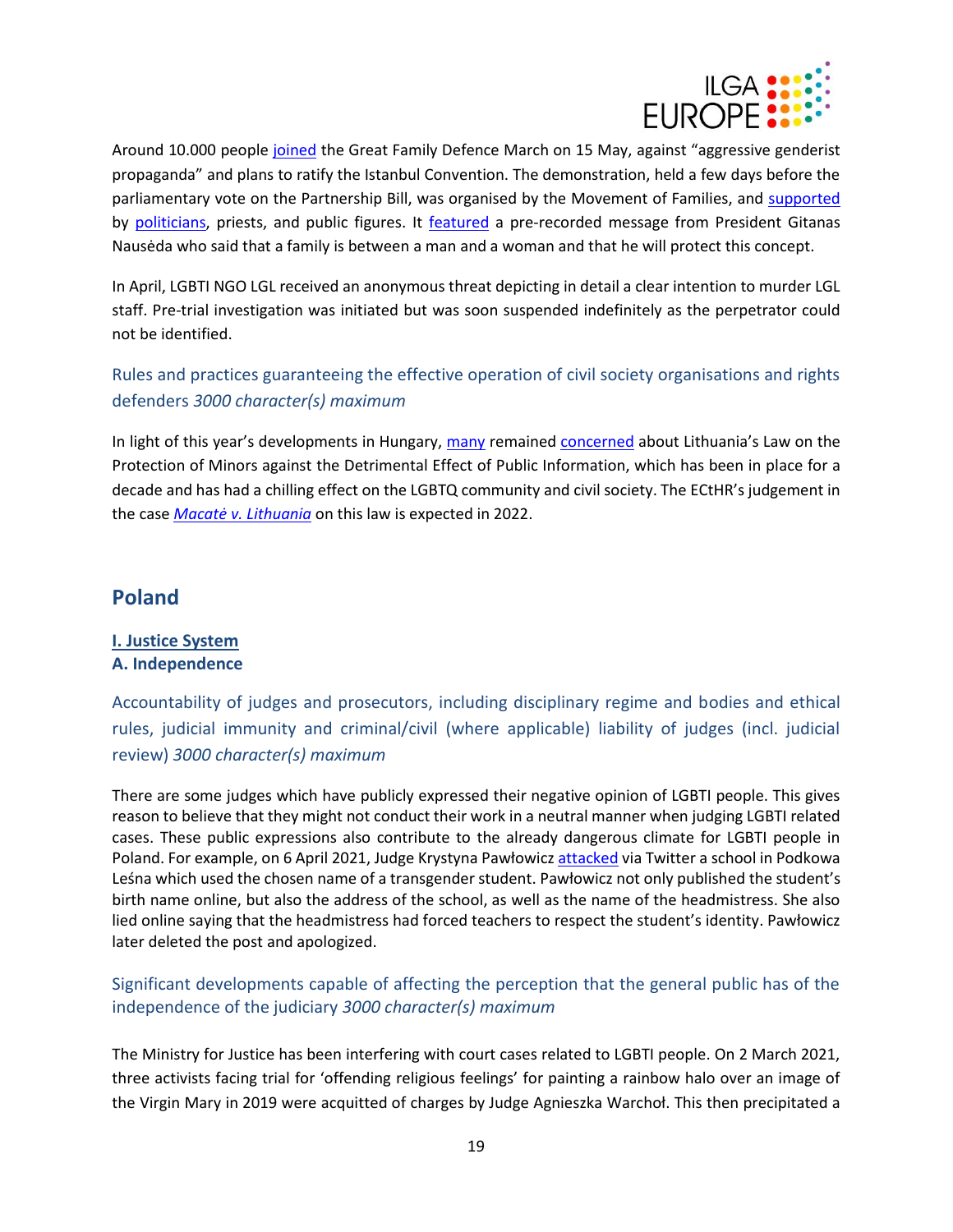

wave of hatred in the [media,](https://pch24.pl/sad-przyzwala-na-eskalacje-aktow-profanacji/) which said such things as "The judge from Plock opened the way to profanation of Catholic symbols", and also dug into her private life. An appeal was launched against the judgement by Minister for Justice Zbigniew Ziobro, and once again the defendants were acquitted on 12 January 2022. Despite this verdict being final, the Deputy Justice Minister, Marcin Romanowski, has [announced](https://twitter.com/MarRomanowski/status/1481298308027015174) they intend to use the extraordinary complaint to appeal again.

In April 2021, Ziobro [filed](https://kph.org.pl/zbigniew-ziobro-za-wszelka-cene-chce-obalic-wyrok-o-ochronie-praw-osob-transplciowych/) an extraordinary appeal to the Supreme Court's Chamber of extraordinary Control and Public Affairs – a politicised body which will likely not rule independently - regarding a 2020 court ruling that established discrimination on grounds of gender identity in the case of a trans woman, Joanna Żelek. Miss Żelek interpreted the appeal as a politically motivated act to discourage people from fighting injustice.

Deputy Justice Minister, Marcin Romanowski, frequently publicly announces his disagreement with court decisions involving LGBTI topics. For example, in October 2021 he publicly [stated](https://www.wnp.pl/parlamentarny/wydarzenia/nasz-dziennik-o-uchwalach-samorzadow-przeciw-lgbt-nakaz-ich-kontrolowania-jest-nacechowany-politycznie,165906.html) that he believes the Supreme Administrative Court's decisions to order a review of local government resolutions against LGBT ideology are politically motivated, and that the declarations "oppose the absurd, inhuman, irrational neoMarxist ideology brought from the West". He also publicly [opposed](https://www.radiomaryja.pl/informacje/ideologiczny-wyrok-sadu-w-ostrolece/) the verdict of the Court of Ostrołęka in January 2022 which acquitted the Atlas of Hate defendants from one of the SLAPP trials (see more in section on SLAPPs), saying that the court was being "ideological". He also publicly attacked the August 2021 verdict of a German court which [fined](https://www.politico.eu/article/germany-poland-dariusz-oko-lgbtq-influence-vatican/) a Polish theologian for homophobia and incitement to hatred.

#### **II. Anti-Corruption Framework**

#### **C. Repressive measures**

#### Other - please specify *3000 character(s) maximum*

Various media and the Supreme Chamber of Control have been [reporting](https://oko.press/ziobro-fundusz-sprawiedliwosci-fratria/) that the implementation of the Justice Fund became corrupt under the control of Zbigniew Ziobro. Since he took over, tens of millions of zlotys a year flow to organizations associated with his political party, Solidarna Polska, such as foundations or associations with little to no experience of working with victims of crime and projects that support the Ministry of Justice, Ziobro, and the policies of Solidarna Polska. Grants from the fund were received by, among others:

- an organization associated with Dariusz Matecki, a Solidarna Polska councillor, to create local information portals;
- Lux Veritatis of Tadeusz Rydzyk for two campaigns: about historical truth and family safety. The core of both projects are "Unfinished Talks" on Trwam TV;
- Municipalities that have declared themselves "LGBT-free" and thus lost financialsupport from the EU;
- the Fidei Defensor association and the Guardian of Memory Foundation for fighting Christianophobia and crimes "influenced by LGBT ideology." The foundation is headed by the editor-in-chief of the right-wing weekly Do Rzeczy, Paweł Lisicki. The Foundation received money for the project "Counteracting crimes against freedom of conscience committed under the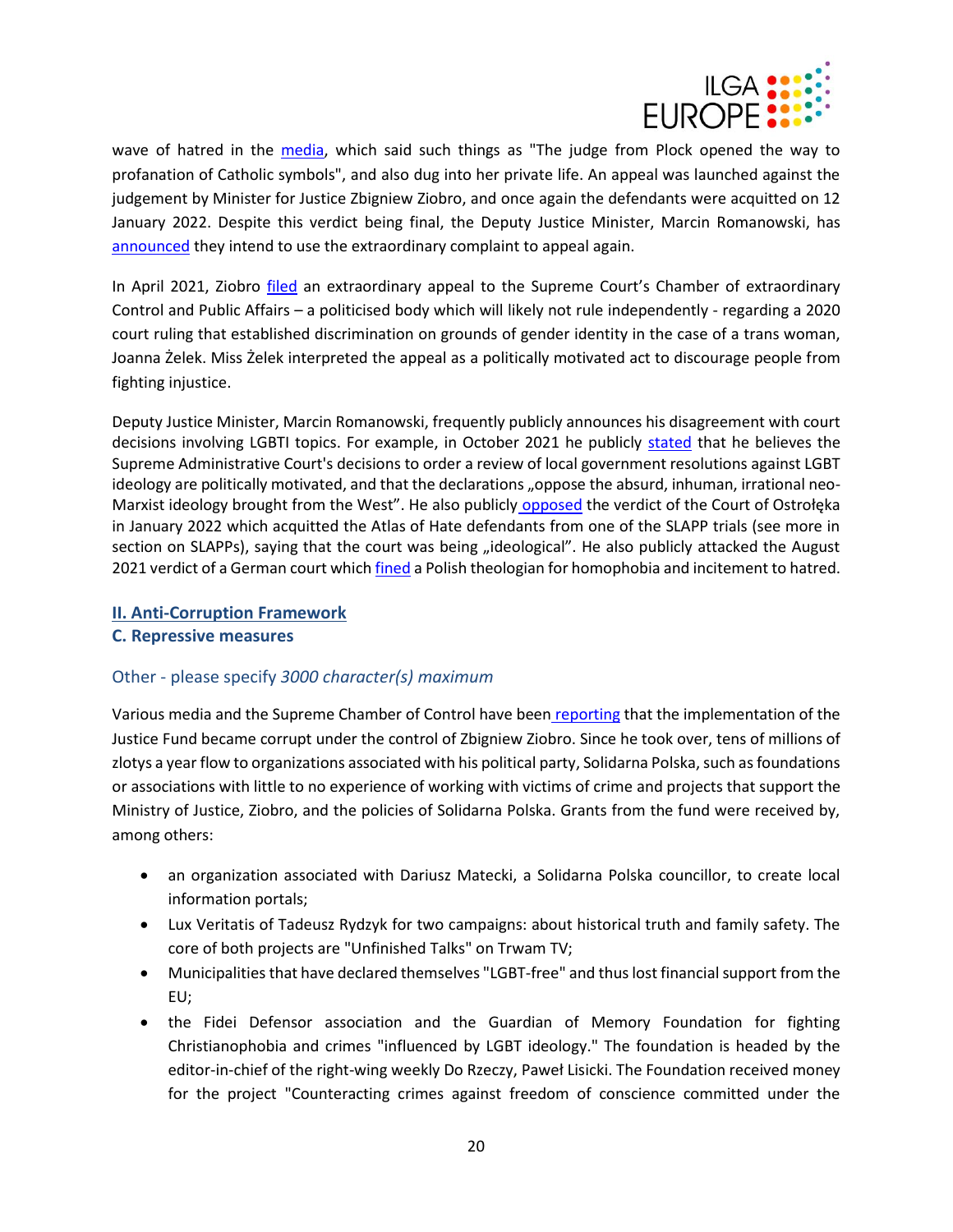

influence of LGBT ideology. As part of the project, it is to publish a series of booklets attached to the weekly 'Do Rzeczy' entitled "Legal defense of freedom of conscience and LGBT ideology" and to organize two conferences entitled "Freedom of conscience and LGBT ideology".

#### **III. Media Freedom and Pluralism**

# **B. Transparency of media ownership and safeguards against government or political interference**

Safeguards against state / political interference, in particular:

- safeguards to ensure editorial independence of media (private and public)
- specific safeguards for the independence of governing bodies of public service media governance (e.g. related to appointment, dismissal) and safeguards for their operational independence (e.g. related to reporting obligations),
- procedures for the concession/renewal/termination of operating licenses
- information on specific legal provisions for companies in the media sector (other than licensing), including as regards company operation, capital entry requirements and corporate governance

#### *3000 character(s) maximum*

In Poland politicians and journalists frequently [attack](https://oko.press/bart-staszewski-nagle-atakuja-cie-anonimowe-trolle-na-celowniku/) LGBTI people via media outlets. For example, in August 2021, Deputy Justice Minister, Marcin Romanowski, posted a slathing [commentary](https://www.facebook.com/drmarcinromanowski/posts/273899424541686) of a gay couple's mock wedding on his Facebook page, which was then echoed by various media outlets. In November 2021 the Ministry of Justic[e financed](https://noizz.pl/lgbt/fundusz-sprawiedliwosci-ziobry-wylozyl-pieniadze-na-wydanie-magazynu-anty-lgbt/1vebcck) an edition of the magazine "Do Rzeczy" which included a supplement of 17 pages summarising the conclusions of the right-wing conference "on the legal protection of the family against LGBT ideology" that took place in October. In August it was uncovered that the new editor-in-chief of journal Głos Wielkopolski has instructed staff [not to write](https://noizz.pl/spoleczenstwo/zakaz-pisania-o-lgbt-w-glosie-wielkopolskim-przejetym-przez-orlen/d7b5trv) about LGBTI topics, calling it "propaganda, not journalism". On 1 February 2022, [leaked emails](https://wiadomosci.wp.pl/afera-mailowa-kulisy-nagonki-na-lgbt-pada-nazwisko-bonka-6732686743300800a) of Mariusz Chłopik, informal advisor to Mateusz Morawiecki, revealed that the Polish government was [coordinating](https://twitter.com/rochkowalski/status/1488493988550164481) a hate campaign against LGBTI people from March 2019, having found two celebrities to partake in the campaign, and looking for more. This proves the direct government involvement in anti-LGBT smear campaigns in the media.

#### **C. Framework for journalists' protection**

Lawsuits (incl. SLAPPs - strategic litigation against public participation) and convictions against journalists (incl. defamation cases) and measures taken to safeguard against abusive lawsuits *3000 character(s) maximum*

The use of SLAPPs against LGBTI people and activists is becoming increasingly common in Poland. For example the authors of th[e Atlas of Hate,](https://atlasnienawisci.pl/) an online map launched in 2019 that tracks which municipalities have adopted anti-LGBT resolutions, are facing 7 court cases, represented by far-right organisation Ordo Iuris. Activist Bart Staszewski has faced off 20 police investigations, 4 ended in court cases of which he won 3 and one was dismissed. He currently faces 3 court cases from municipalities represented by the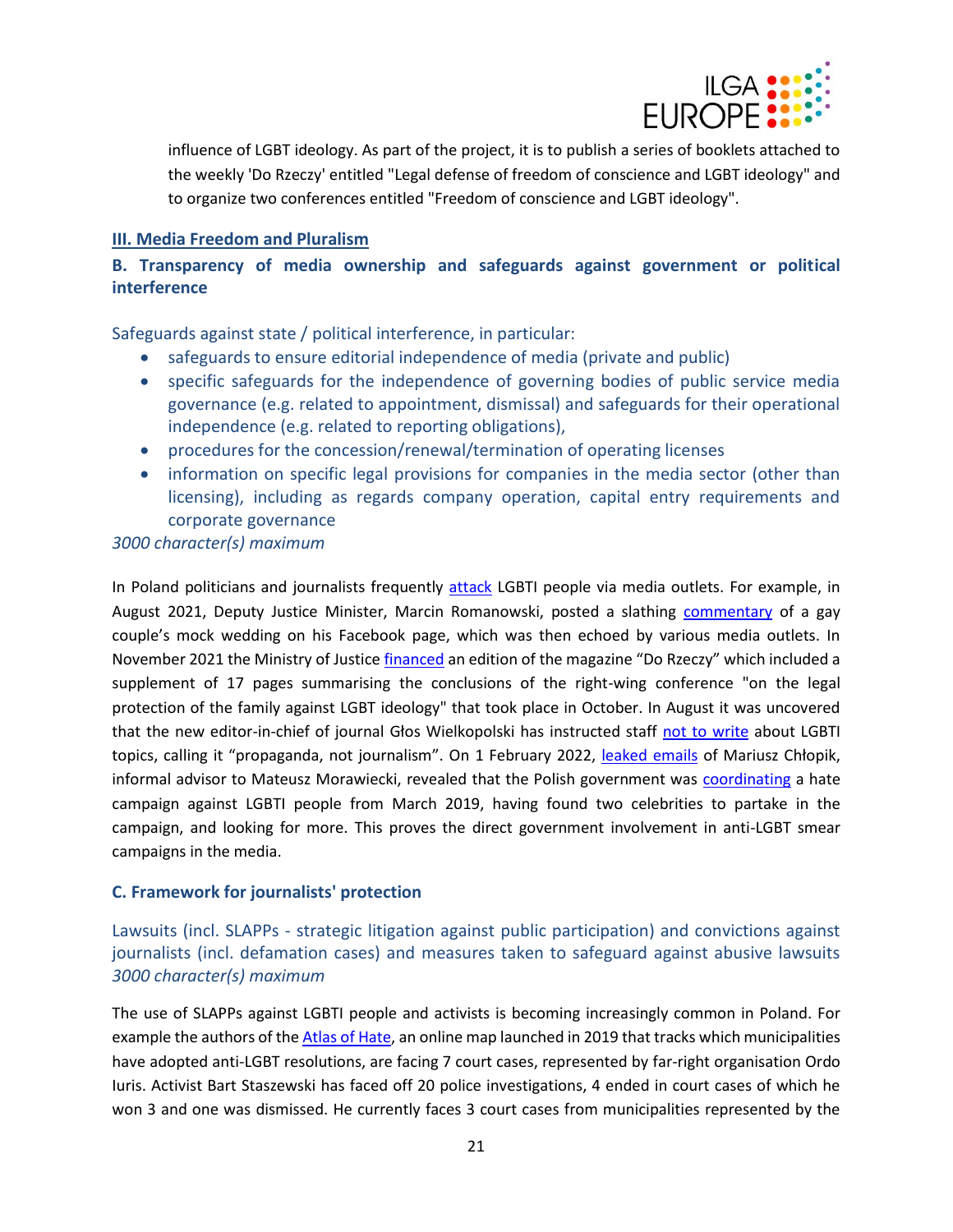

Polish League against Defamation and another case from right-wing website Życie Stolicy represented by Ordo Iuris. Four UN SR's have [written](https://spcommreports.ohchr.org/TMResultsBase/DownLoadPublicCommunicationFile?gId=26820) about his cases to the Polish government. In all of these cases the activists are charged with defamation for sharing facts about the organisations and the anti-LGBT resolutions. So far Atlas of Hate won its first case in December 2021. Given the high costs, professional and personal burdens brought about by the cases, and the fact that so far the activists have not lost any cases or complaints, it is clear these cases are designed to silence and intimidate them from pursuing their activism and holding the powerful to account.

Activist Linus Lewandowski has also been targeted with SLAPPs. He has faced 23 offence cases from 2020- 2021 for his active participation in protests related to LGBTI rights, women's rights, democracy and rule of law (e.g. protest against the Disciplinary Chamber of the Supreme Court). 9 have been dismissed by the courts, one case found him guilty without fine, one case he won, and there remain 11 pending (one case the police lost the files). He considers the actions of the services to be repression related to activism. In July 2021, a year after the protests in defense of Margot Szutowicz, which we reported about in the 2020 consultation, the prosecution decided to file an [indictment](https://oko.press/prokuratura-sciga-piecioro-uczestnikow-protestu-w-obronie-margot/) against 5 of the 48 people detained at the time, including Linus. It claims that they took part in a rally with the aim of attacking persons or property. It is worth recalling that in many of the cases of arrest, the Ombudsperson found degrading treatment by the police, bordering on inhumane treatment, in his official [report.](https://bip.brpo.gov.pl/sites/default/files/Raport%20%20KMPT%20z%20wizytacji%20jednostek%20policyjnych%20po%20zatrzymaniach%20w%20Warszawie%207.08.2020,%20%207.09.2020.pdf) Linus and other street protestors who are frequently arrested and/or charged for taking part in demonstrations, have filed a [complaint](https://www.prawo.pl/prawnicy-sady/wniosek-do-trybunalu-w-hadze-ws-masowych-zatrzyman-w-polsce,511588.html) to the International Criminal Tribunal in the Hague.

In addition to the case of Elżbieta Podleśna, Anna Prus and Joanna Gzyra-Iskandar mentioned earlier, there are four more cases pending against people who used the rainbow symbol in relation to religious symbols or events, and who are being charged under Article 196 of the Criminal Code "offending religious beliefs". Amnesty has [reported](https://www.amnesty.org/en/latest/news/2022/01/poland-verdict-in-prosecution-of-women-who-put-up-posters-of-virgin-mary-with-rainbow-halo-expected/) that "Article 196 provides overly broad scope for the authorities to prosecute and criminalize individuals, in violation of their right to freedom of expression. As such, it is incompatible with Poland's international and regional human rights obligations".

# **IV. Other institutional issues related to checks and balances**

#### **D. The enabling framework for civil society**

Measures regarding the framework for civil society organisations (e.g. access to funding, legal framework incl. registration rules, measures related to dialogue between authorities and civil society, participation of civil society in policy development, measures capable of affecting the public perception of civil society organisations, etc.) *3000 character(s) maximum*

Smear campaigns against LGBTI activists and CSOs by politicians in the media continued to be an issue in 2021. Some examples: In April Jarosław Kaczyński [said that](https://notesfrompoland.com/2021/04/02/lgbt-ideology-weakens-the-west-and-terrorises-people-warns-polish-leader-kaczynski/) "LGBT ideology" "radically limit[s] the freedom of a great number of people who are terrorised to accept this ideology". In June the Minister of Education [said that](https://www.reuters.com/world/europe/polish-education-minister-says-lgbt-march-insult-public-morality-2021-06-23/) the Warsaw Equality Parade was an "outrage against morals" and that "someone who corrupts, promotes deviation does not have the same public rights as someone who doesn't do it". In September the president of Małopolska region, Jan Duda [said](https://newsbeezer.com/polandeng/jan-duda-on-homosexuality-its-largely-a-contagious-phenomenon/) in an interview that "homosexuality is contagious" and "being gay is not cool, it's sad", provoking another outburst of hate speech against LGBT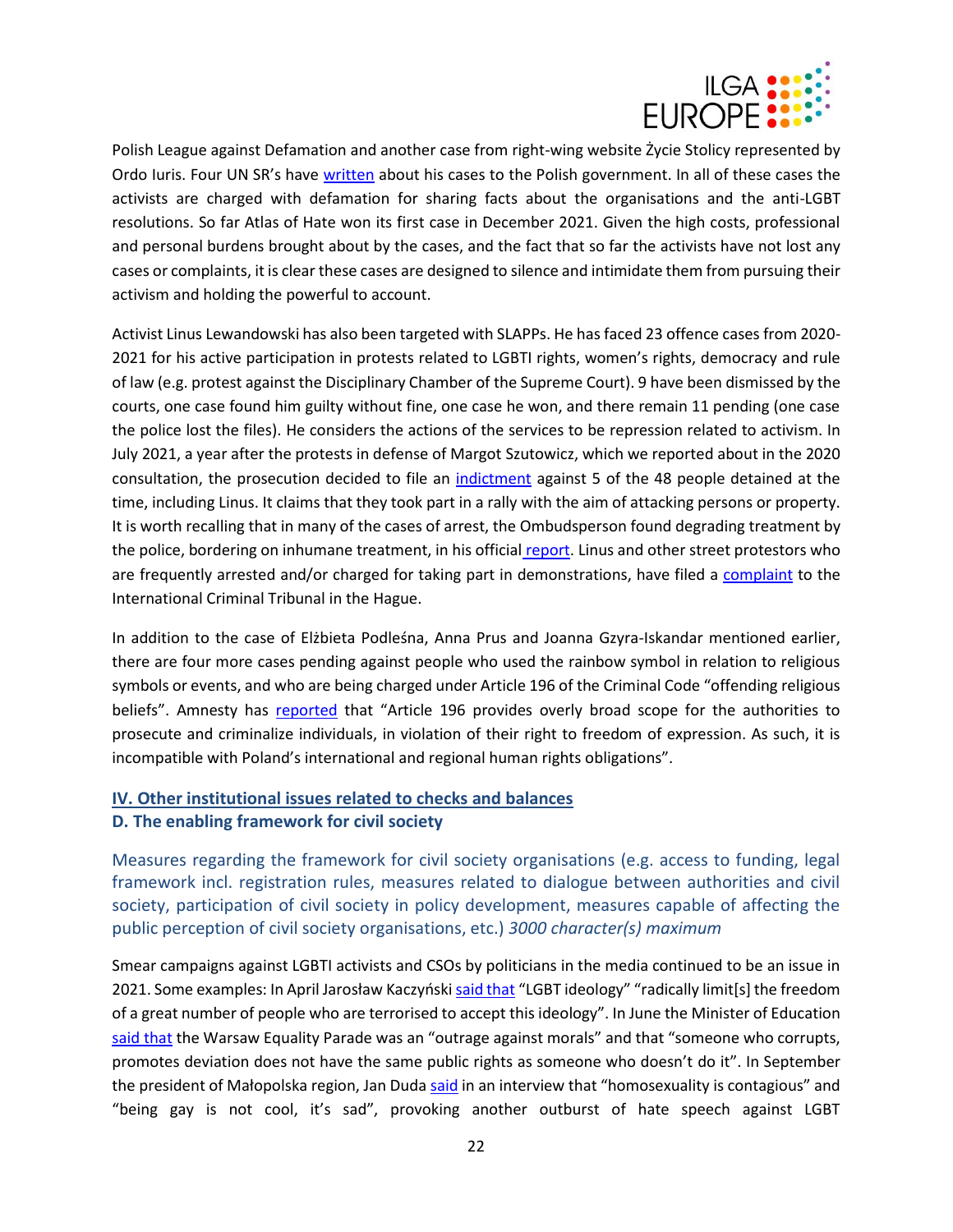

community. Various MPs have given homophobic speeches in parliament, such as MP Anna Maria Siarkowska who [blamed](https://wiadomosci.wp.pl/smierc-zakonnika-w-siedlcach-poslanka-pis-oskarza-lgbt-i-skrajna-lewice-6705437696584640a) the death of a monk on "LGBT movements, the extreme left" and MP Janusz Kowalski who [called](https://oko.press/projekt-homofobicznych-fanatykow-poparty/) for Poland to become a "zone free from LGBT ideology". There have also been anti-EU smears in the media for the EU's stance against regional anti-LGBT resolutions. In July, the European Commission launched an [infringement procedure](https://ilga-europe.org/resources/rainbow-digest/july-2021) against Poland and suspended EU funding talks with five Polish regions which had adopted anti-LGBT resolutions or Family Charters. These documents state that "LGBT ideology" and organisations which "promote" marriage equality should not be supported, including via public funding. None of the Managing Authorities of EU funds has yet reserved funding for LGBT projects, even when asked by the European Commission. None have developed horizontal principles in their regional programmes. In September, Zbigniew Ziobro [called](https://www.starobserver.com.au/news/polish-provinces-roll-back-lgbt-free-zones-after-eu-threat-to-cut-funds/206041) the EU's infringement procedure "blackmail" and "economic terrorism".

In 2021, the government and far-right organisation Ordo Iuris further tightened their oversight of the education system to exclude education about anti-discrimination, SRHR and LGBTI people. In April, after a complaint from Ordo Iuris, local government ruled that schools in Poznan were no longer allowed to teach about antidiscrimination. In 2021 [new amendments](https://kph.org.pl/akcja-spoleczna-wolna-szkola/) to the Education Law were tabled, initiated by the Minister of Education and Science, Przemysław Czarnek, known for his anti-LGBT views. The law passed parliament in January 2022, and would place limitations on what can be taught in schools by teachers, principals or CSOs whose beliefs may not align with those of the government. Barbara Nowak, Education Superintendent of Malopolska, publicly [stated](https://wiadomosci.wp.pl/krakow/malopolska-kurator-oswiaty-o-grupie-ponton-i-lambda-nie-wpuszcze-do-szkoly-6723814982515552a) that she refuses to let two LGBTI organisations (Ponton and Lambda) into schools.

The prosecution [refused](https://warszawa.wyborcza.pl/warszawa/7,54420,27173396,wiemy-kim-jest-napastnik-ktory-przewrocil-babcie-kasie-na.html) to investigate a case of homophobia in which a policeman pushed an old woman and his son spat on her, for holding a rainbow flag. The prosecution [dropped](https://wiadomosci.wp.pl/umorzono-sledztwo-ws-pobicia-osob-lgbt-w-gdansku-dulkiewicz-budzi-to-duzy-sprzeciw-6658387911416352a) the investigation into a homophobic attack which took place in Gdansk in March and saw two people hospitalised. In May a police handbook from Legionowo was foun[d pathologising](https://wiadomosci.wp.pl/policyjny-podrecznik-dyskryminuje-spolecznosc-lgbt-rpo-reaguje-6637026182196064a) LGBTI people and lists them alongside drug addiction.

# Rules and practices guaranteeing the effective operation of civil society organisations and rights defenders *3000 character(s) maximum*

A number of legislative initiatives were tabled in 2021 that would severely restrict the freedoms of LGBTI people and civil society. In October 2021, 235 MPs voted in favour of the "STOP LGBT" bill in Parliament, including 17 government ministers and deputy-ministers, of whom the Minister of Justice, Government Plenipotentiary for Equal Treatment, Minister of Education and Minister of Family and Social Policy. The bill aims at banning pride marches and stopping "questioning of marriage as a union between a man and a woman". It was initiated by Kaja Godek and Krzysztof Kasprzak from the Life and Family Foundation, and was sent for further work in Committees after the parliamentary vote. During the Parliamentary session Krzysztof Kasprzak [compared](https://oko.press/projekt-homofobicznych-fanatykow-poparty/) LGBT people to Nazis. The bill is an amendment to the Law on Assemblies and certain other laws. When it comes into force, it will become illegal to promote civil partnerships; same-sex marriages; adoption of children by same-sex couples; any sexual orientation that is not heterosexual; gender as an entity independent from biological determinants; sexual activity of children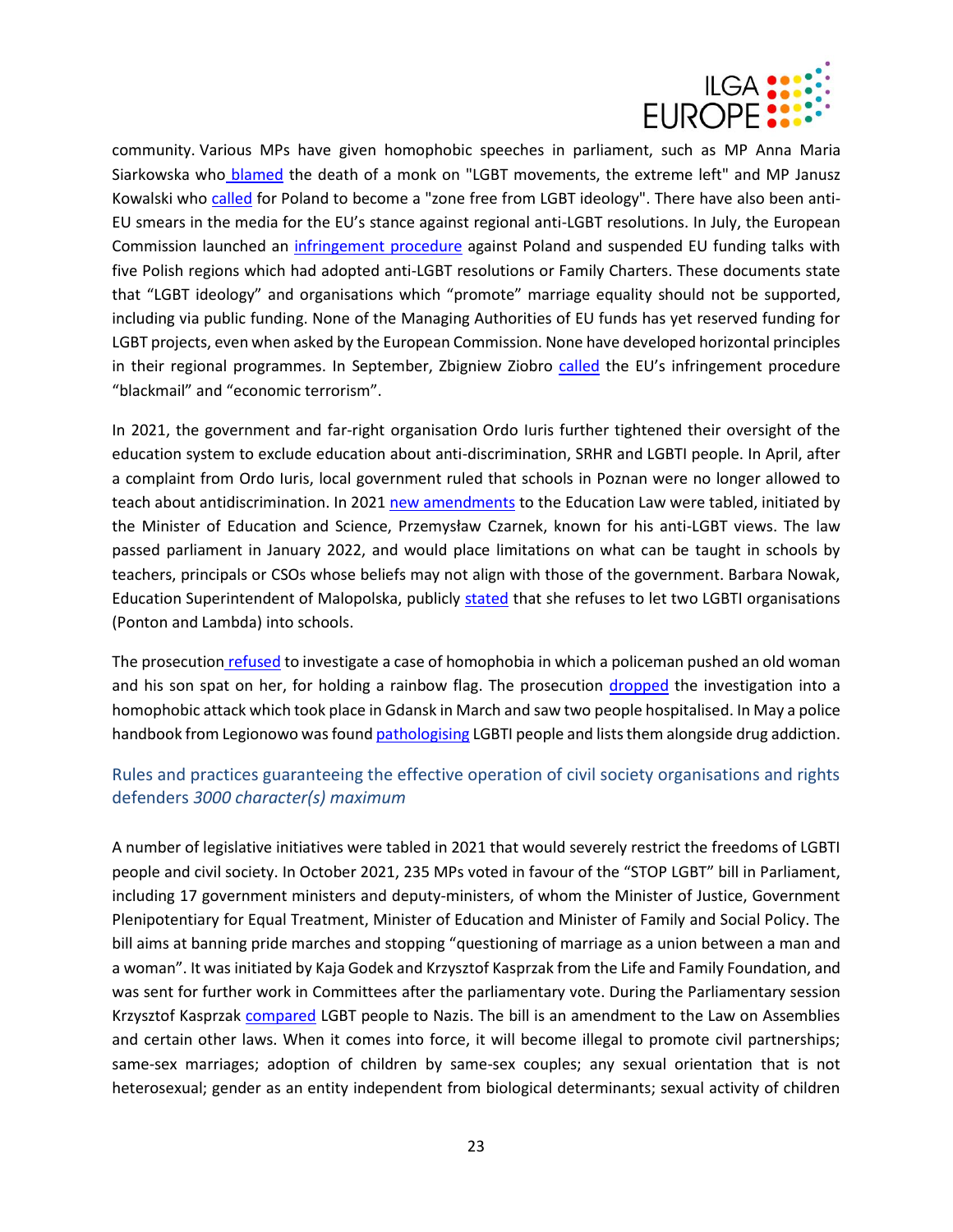

and adolescents before the age of 18. Promotion is defined as "any form of disseminating, circulating, agitating, lobbying, asserting, expecting, demanding, recommending, recommending, or promoting." Earlier in October the bill had [received](https://wiadomosci.wp.pl/kaja-godek-triumfuje-stop-lgbt-bez-uwag-sadu-najwyzszego-6693086271986304a) a positive opinion from the Supreme Court, despite the fact that it would effectively ban all gatherings related to the LGBTI community – a gross violation of their right to freedom of assembly.

In January 2022 the Polish Parliament [passed an amendment](https://oko.press/paszporty-dzieci-jednoplciowe-pary-lgbt-ordo-iuris/) to the act on passport documents which blocks children of same-sex couples from obtaining a passport. It was then rejected in the Senate, but will return to the Parliament for another vote. The amendment would affect children who are Polish citizens with foreign birth certificates containing same-sex parents. Also in January the above-mentioned amendments to the Education Law passed in Parliament, which would further restrict some of the activities of LGBTI civil society. There are also lists of CSOs [being drawn up](https://oko.press/kurator-nowak-wspolpracuje-z-ordo-iuris-i-antyszczepionkowcami-na-biurku-ma-juz-liste-niepozadanych-organizacji/) that are being designated as "harmful to children".

In March 2021, the Minister of Justice and Prosecutor Ziobro, [announced](https://kph.org.pl/minister-ziobro-wykorzystuje-dzieci-aby-realizowac-homofobiczna-wizje-polski-oswiadczenie-kph/) a draft law that would ban adoption by same-sex couples and [place](https://www.pinknews.co.uk/2021/03/13/poland-adoption-gay-same-sex-couples-singles/) strict scrutiny over single applicants, to make sure they are not actually in a same-sex relationship.

In June 2021 the Education Minister, Przemysław Czarnek, [said](https://www.reuters.com/world/europe/poland-should-copy-hungarian-lgbt-law-says-polish-minister-2021-06-28/) Poland should copy Hungary's anti-LGBT propaganda legislation.

Throughout 2021, the Ministry of Justice has been [working on](https://publicystyka.ngo.pl/projekt-o-sprawozdawczosci-ngo-ministerstwo-sprawiedliwosci-proponuje-przepisy-o-finansowaniu-z-zagranicy) an NGO regulation, which would include provisions to place further reporting requirements on NGOs receiving funding from abroad, including from international institutions, and to label themselves as "foreign-supported NGO".

# <span id="page-23-0"></span>**Romania**

#### **I. Justice System**

#### **A. Independence**

Accountability of judges and prosecutors, including disciplinary regime and bodies and ethical rules, judicial immunity and criminal/civil (where applicable) liability of judges (incl. judicial review) *3000 character(s) maximum*

There are a small number of judges who have publicly expressed their negative opinion on the LGBTIQ+ community in Romania. In these particular cases, there is a possibility that the judge's independence may be influenced by their opinions when an LGBTIQ+ person brings a case to the court (e.g. a case of discrimination or a request for legal transition of transgender people). An example is the public statements made by former president of the Timis Tribunal, Adriana Stoicescu. In the context in which the mayor of Timisoara allocated a certain amount of money for a Pride festival in the city, she [stated](https://www.g4media.ro/derapaj-al-unei-judecatoare-la-adresa-comunitatii-lgbtq-fosta-presedinta-a-tribunalului-timis-adriana-stoicescu-o-mana-de-imberbi-carora-nu-le-creste-barba-si-care-nu-se-hotarasc-daca-sa.html): "A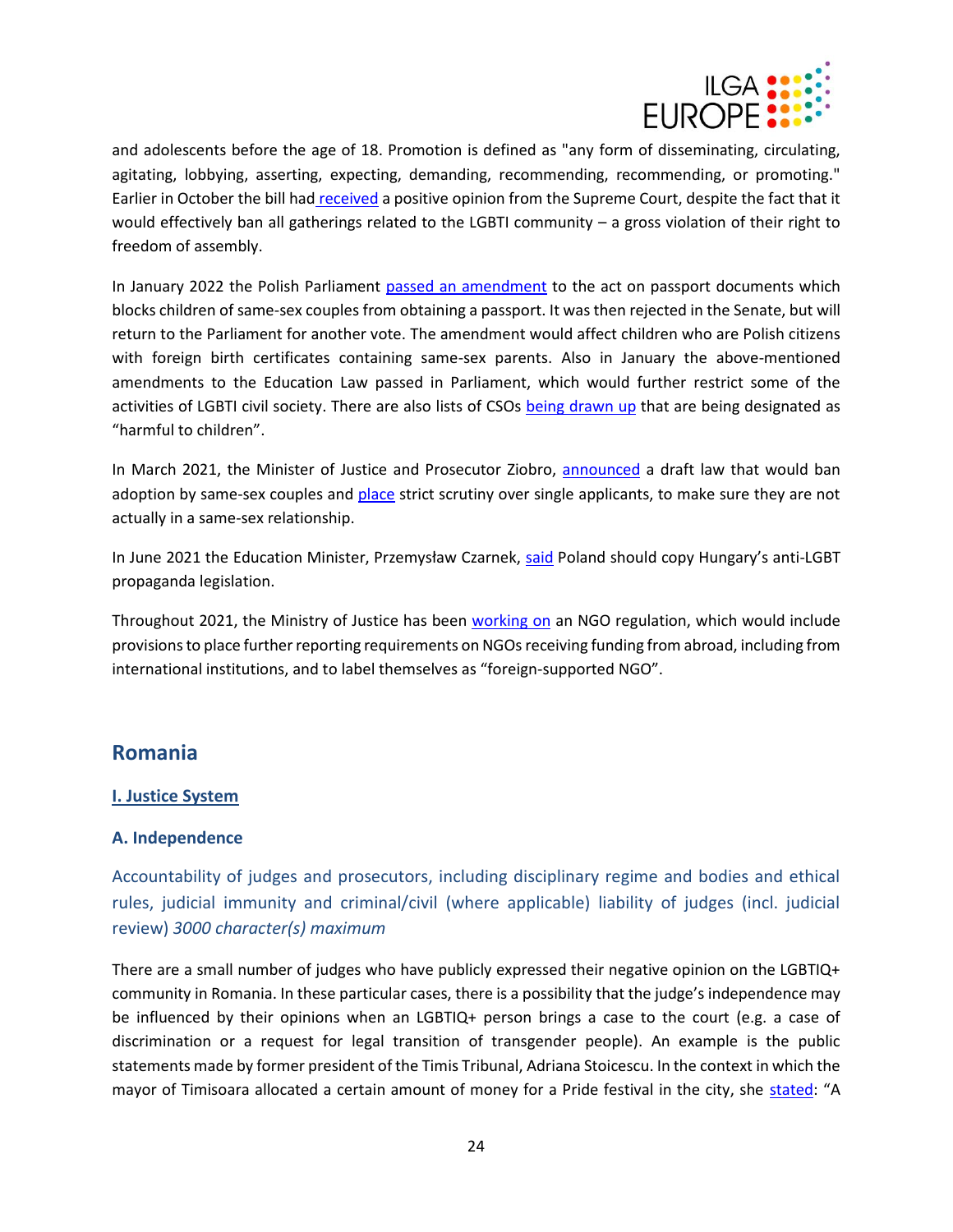

handful of beards, whose beards do not grow and who do not decide whether or not to wear a bra, has seized the planet. In the name of a misunderstood freedom, we are called to stand firm in the face of specimens that, if they had lived in prehistory, would have been the breakfast of a more prized animal."

# **IV. Other institutional issues related to checks and balances A. The process for preparing and enacting laws**

COVID-19: provide update on significant developments with regard to emergency regimes in the context of the COVID-19 pandemic

- judicial review (including constitutional review) of emergency regimes and measures in the context of COVID-19 pandemic
- oversight (incl. ex-post reporting/investigation) by Parliament of emergency regimes and measures in the context of COVID-19 pandemic

#### *3000 character(s) maximum*

During the Covid-19 state of emergency, when there was a ban on entry into Romania, there were exemptions for family reunification purposes. However, since Romania does not have any legal recognition of same-sex couples (neither marriage nor registered partnership), refuses to recognise samesex marriages or partnerships conducted abroad (despite CJEU judgement C-673/16 which recognises that same-sex spouses are also spouses under EU freedom of movement laws), and in general has no legal protection for rainbow families, many LGBTI people who are members of Romanian families remained stranded outside the country.

In 2021 Romanian authorities attempted to use the pretext of Covid-19 to ban Pride marches in the cities of Bucharest, Cluj-Napoca and Iaşi. After significant efforts from local LGBTI organisations, the marches were allowed to take place, but with participant restrictions, which were not applied to other public assemblies taking place on the same day. Organisations have had to assume financial penalties for these participant limitations being breached. For example, in Bucharest ACCEPT encountered numerous obstacles from the municipality to organise the Pride, and were eventually [fined](https://www.agerpres.ro/comunicate/2021/08/14/comunicat-de-presa-asociatia-accept--763672) roughly EUR 1,500 for too many participants*.* In the meantime a far-right organisation had no difficulty registering thei[r protest,](https://www.g4media.ro/foto-marsul-normalitatii-organizat-de-noua-dreapta-cateva-sute-de-participanti-unii-imbracati-in-port-popular-purtand-icoane-si-pancarte-cu-mesaje-anti-lgbt-dar-si-impotriva-pers.html) and received no fines even though the participants did not respect social distance, did not wear protective masks according to national legislation, and carried signs inciting to hatred and discrimination against LGBTI people. In Cluj-Napoca the municipality tried to block the Pride march, whilst allowing a [pilgrimage](https://www.digi24.ro/stiri/actualitate/social/dealul-manastirii-nicula-din-cluj-este-plin-10-000-de-oameni-asteptati-la-primul-pelerinaj-fara-restrictii-1633715) of over 10,000 people. The pilgrimage received no fine for too many participants, whereas the pride organisers [received](https://www.monitorulcj.ro/actualitate/93449-marsul-cluj-pride-2021-amendat-dupa-o-luna-pelerinajul-de-la-nicula-inca-neobservat) a 2,000 lei fine for having 1,000 people. Iasi Pride, which sought to [gather](https://www.g4media.ro/festival-lgbtq-la-iasi-fara-mars-dar-cu-traseu-pe-biciclete.html) maximum 100 people on bikes, faced significant issues with Iaşi City Hall, including two [rejections](https://ziare.com/stiri/eveniment/mihai-chirica-parada-lgbt-iasi-respinsa-manifestare-religioasa-1702753) related to Covid-19 measures and according to a statement from the City Hall "due to the profile of the population and numerous alerts from some citizens who oppose these manifestations". Meanwhile, the Youth March of the Romanian Orthodox Youth Association was [approved,](https://www.mediafax.ro/social/foto-video-primul-mars-pride-din-iasi-sarbatorirea-diversitatii-sanctionata-de-preoti-se-propaga-pe-strazile-iasului-chipul-pacatului-contra-firii-20283370) as well as Color Run Romania, both of which gathered hundreds of participants. On the day of the march itself (took place thanks to efforts of LGBTI civil society), public roadworks appeared on the Pride route. ACCEPT and RISE OUT have filed a criminal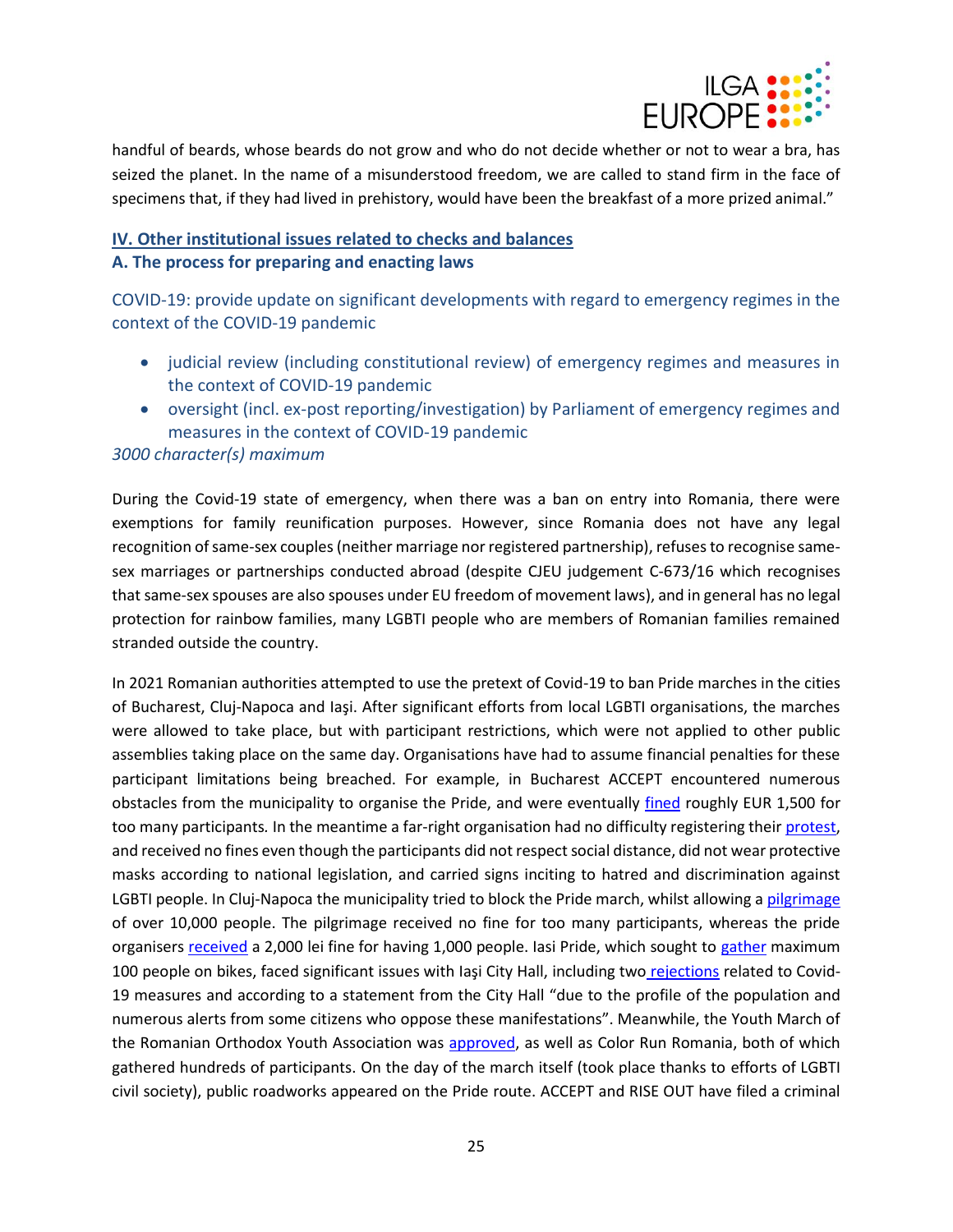

complaint against the Mayor of Iasi for abuse of office motivated by discrimination against the LGBTI community, according to Art.297 par. (2) of the Criminal Code. ACCEPT initiated two lawsuits in the case of Bucharest Pride, one regarding the unconstitutionality of Law no.55/2020 and annulment of Government Decision no.826/05.08.2021 before the Bucharest Court of Appel and the other one for the effective contestation of the fine at the District 3 Court.

#### **C. Accessibility and judicial review of administrative decisions**

Follow-up by the public administration and State institutions to final (national/supranational) court decisions, as well as available remedies in case of non-implementation *3000 character(s) maximum*

The biggest problem identified by ACCEPT concerns the non-enforcement of decisions of the Court of Justice of the European Union or the European Court of Human Rights concerning the rights of LGBTIQ+ people. For example, Coman Case (C-673/16) ruled by the Court of Justice of the European Union (CJUE) by which was recognized that the term "spouse" includes same-sex spouses under EU freedom of movement laws did not change the practice of the Romanian General Inspectorate of Immigration. The same-sex families who are in identical situations to the applicants in the Coman case are not recognized by the Romanian state as "spouses", but "other family members." In 2020, the European Commission launched the pre-infringement procedure against Romania for the fact that the national authorities still do not recognize the right of residence of the spouse of an EU citizen in a same-sex marriage. This problem is so systemic that ACCEPT has had to take the Coman case to the European Court of Human Rights (Coman and others v. Romania – 2663/21), but also another identical case (A.B. and K.V. v. Romania - 17816/21). In addition, Romania is currently in enhanced supervision before the Council of Ministers of the Council of Europe with three other cases: M.C. and A.C. v. Romania (12060/12), ACCEPT Association and Others v. Romania (19237/16) – these are cases on the lack of effective investigation of hate crimes against LGBTIQ+ people and the bias of national authorities in investigating them – and X and Y v. Romania ( 2145/16 and 20607/16) which found violation of Article 8 ECHR due to national authorities refusing to recognize the identity of transgender people in the absence of sexual conversion surgery, and for the lack of a clear and predictable procedure for legal recognition.

Implementation of these judgements have been excessively delayed. M.C and A.C case should have been implemented starting in 2016. However, the national hate crime legislation lacks clarity and predictability, which makes it difficult for law enforcement bodies to investigate crimes. The authorities do not have a strategy for collecting data on hate crimes or any common methodology for investigation. Victims of hate crimes are not considered when measures are taken by national authorities and there is no real improvement for educating professionals in the field of hate crime. Also, in the execution of X and Y case, there is a de facto refusal of the national authorities to execute this decision. Although the ECtHR criticised the legal framework for legal gender recognition, national authorities have not proposed any improvements to the Council of Ministers. They limit themselves to translating the decision into Romanian and relaying it to the judges.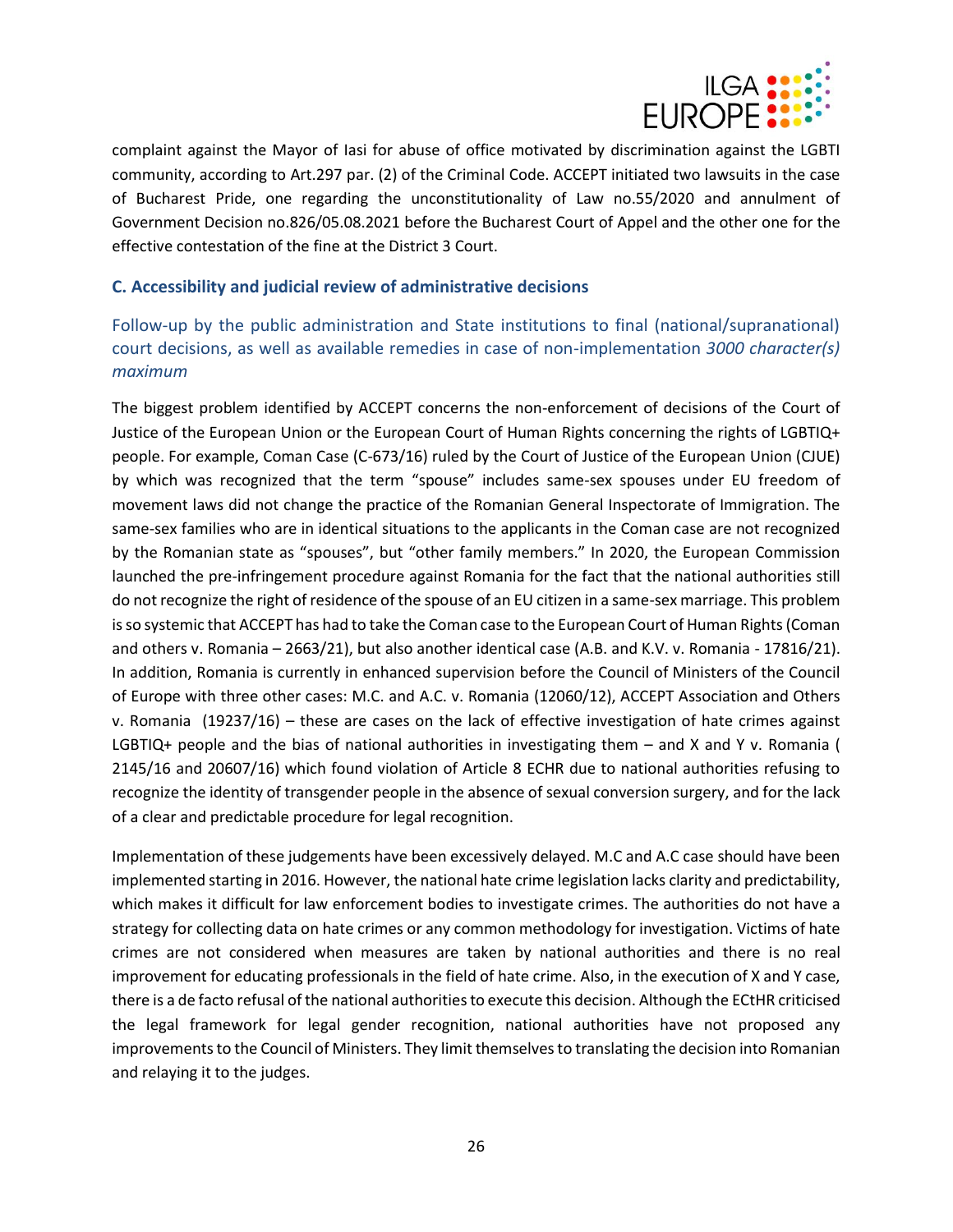

#### **D. The enabling framework for civil society**

Measures regarding the framework for civil society organisations (e.g. access to funding, legal framework incl. registration rules, measures related to dialogue between authorities and civil society, participation of civil society in policy development, measures capable of affecting the public perception of civil society organisations, etc.) *3000 character(s) maximum*

Bias-motivated speech by politicians and other decision makers against LGBTI+ people has continued to be a serious issue in 2021, which affects public perception of LGBTI people and activists and leads to an unsafe environment for LGBTI human rights defenders and civil society organisations. For example, in September 2021, on the occasion of the rejection by the Chamber of Deputies of a bill that would regulate same-sex civil partnership, the deputy of the National Liberated Party, Daniel Gheorghe [declared](https://www.digi24.ro/stiri/actualitate/politica/deputat-pnl-declinul-imperiului-roman-din-cauza-homosexualilor-camera-deputatilor-a-respins-parteneriatul-civil-1683043): "Civil partnership was built as a way to fool society for same-sex marriages. It is an initiative that undermines marriage and the family. But what are the basics? I'll tell you some interesting things. I can tell you about the decline of the Roman Empire. And the decline did not occur because of the Germanic invasions but because of the moral decline. And this moral decline was stopped by Christianity through the Christian family, through Christian moral values." In June 2021, when th[e Matic Report](https://www.europarl.europa.eu/doceo/document/TA-9-2021-0314_RO.pdf) on SRHR was adopted in the European Parliament, by a number of Romanian MPs and MEPs made homophobic and transphobic statements.

From 2017-2021 ACCEPT and other LGBTIQ+ activists submitted a number of criminal complaints that have not been resolved yet. For example, in December 2020, ACCEPT filed two criminal complaints: one about the vandalization of the rainbow mural at ACCEPT's headquarters, and another about an e-mail sent to the official address of the organization containing death threats. Neither of these two criminal complaints has moved the authorities in any way to investigate who is the perpetrator of these crimes.

## Rules and practices guaranteeing the effective operation of civil society organisations and rights defenders *3000 character(s) maximum*

LGBTI civil society is becoming increasingly concerned about specific legal attacks aimed at reducing the rights of LGBTI people and criminalising aspects of the work of LGBTI civil society organisations. In July 2021, representatives of the Popular Hungarian Party of Transylvania and representatives of the Hungarian Civic Party stated that they intend to propose in the Romanian Parliament a bill similar to the anti-LGBT law adopted by Viktor Orbán in Hungary in June. Immediately, the Alliance for the Union of Romanian[s announced](https://www.hotnews.ro/stiri-politic-24943363-aur-vrea-initieze-lege-anti-lgbt-modelul-din-ungaria-simpatizantii-partidului-chestionati-retele-socializare.htm.) that they want to introduce a bill against "homosexual propaganda". On December 23, 2021, seven deputies of the Hungarian Democratic Union of Romania initiated a draft law amending the Law no. 272/2004 on the protection and promotion of children's rights. The bill states that "the sex of the child is determined by the doctor who assisted or ascertained the birth" and "the sex of the child can't be other than the female or the male", also it prohibits the dissemination "by any means of content on deviation from established sex at birth or the popularization of sex change or homosexuality".Civil society is concerned that this draft law will be adopted by Parliament, given that in 2020 the parliament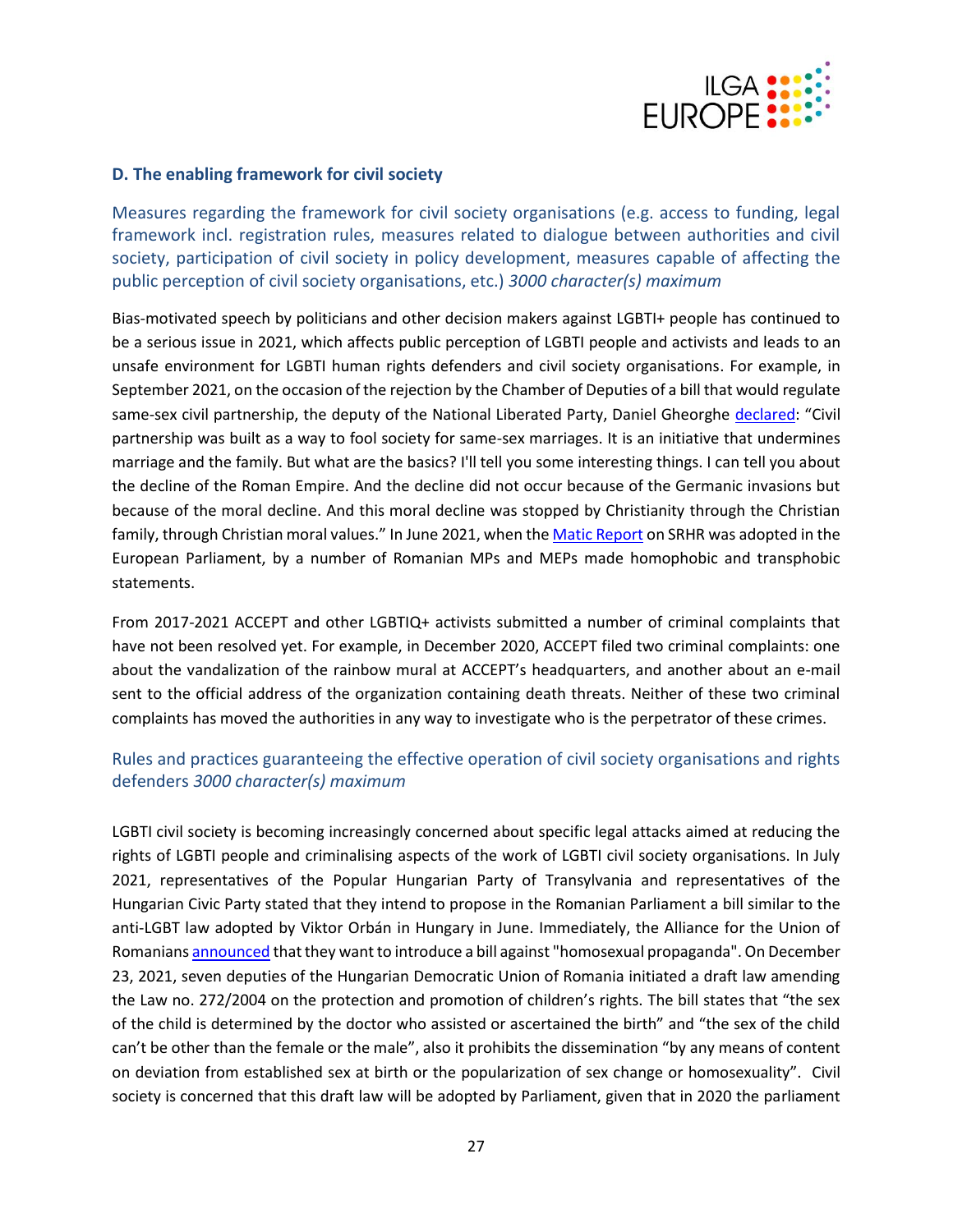

adopted a law prohibiting any information regarding "gender identity theory" in all educational institutions and spaces (which was later declared unconstitutional by the Constitutional Court). In addition, UDMR is part of a governing coalition, which has an overwhelming majority in the Romanian Parliament, along with the Social Democratic Party and the National Liberal Party.

# <span id="page-27-0"></span>**Slovenia**

# **IV. Other institutional issues related to checks and balances A. The process for preparing and enacting laws**

COVID-19: provide update on significant developments with regard to emergency regimes in the context of the COVID-19 pandemic

- judicial review (including constitutional review) of emergency regimes and measures in the context of COVID-19 pandemic
- oversight (incl. ex-post reporting/investigation) by Parliament of emergency regimes and measures in the context of COVID-19 pandemic

#### *3000 character(s) maximum*

The government continued to put pressure on journalists and civil society this year. Civil society continued holding mass demonstrations although the government tried to obstruct them with legal measures using Covid-19 as a pretext.

#### **D. The enabling framework for civil society**

Measures regarding the framework for civil society organisations (e.g. access to funding, legal framework incl. registration rules, measures related to dialogue between authorities and civil society, participation of civil society in policy development, measures capable of affecting the public perception of civil society organisations, etc.) *3000 character(s) maximum*

Politicians and far-right organisations have been engaging in discriminatory speech against LGBTI people, smearing them as an "ideology" and relating them to paedophilia, in order to change public perception of the LGBTI rights cause. For example, in February 2021, City Councillor Ana Zagožen (SDS) sent a public letter to the Minister of Education calling for the withdrawal of "LGBT ideology" from the curriculum. Branko Grims (SDS), stated in the Parliament in March 2021 that "it is necessary to push all LGBTI and other cultural-Marxist indoctrination out of the school system". One of their main lines of messaging is that LGBTI movements want to erase gender and therefore it is their duty to protect Slovenia from "LGBT+P" threats (P for paedophiles). Additionally, [smear campaigns](https://nova24tv.si/slovenija/indoktrinacija-slovenskih-uciteljev-o-transspolnosti-ze-v-katalogu-ministrstva-za-solstvo/,%20https:/demokracija.si/fokus/indoktrinacija-slovenskih-uciteljev-o-transspolnosti-ze-v-katalogu-ministrstva-za-solstvo/) were supported by SDS owned and/or influenced media outlets, especially in August, when they were "warning against LGBTI ideology" in schools. In August Director of Institute Iskreni\* Igor Vov[k stated](https://365.rtvslo.si/arhiv/intervju/174796692) in an interview on national TV that they are against LGBTI ideology and that one of the goals of the so-called ideology is to appropriate children. Governing party SDS has also conducted smear campaigns against CSOs and the media in general, for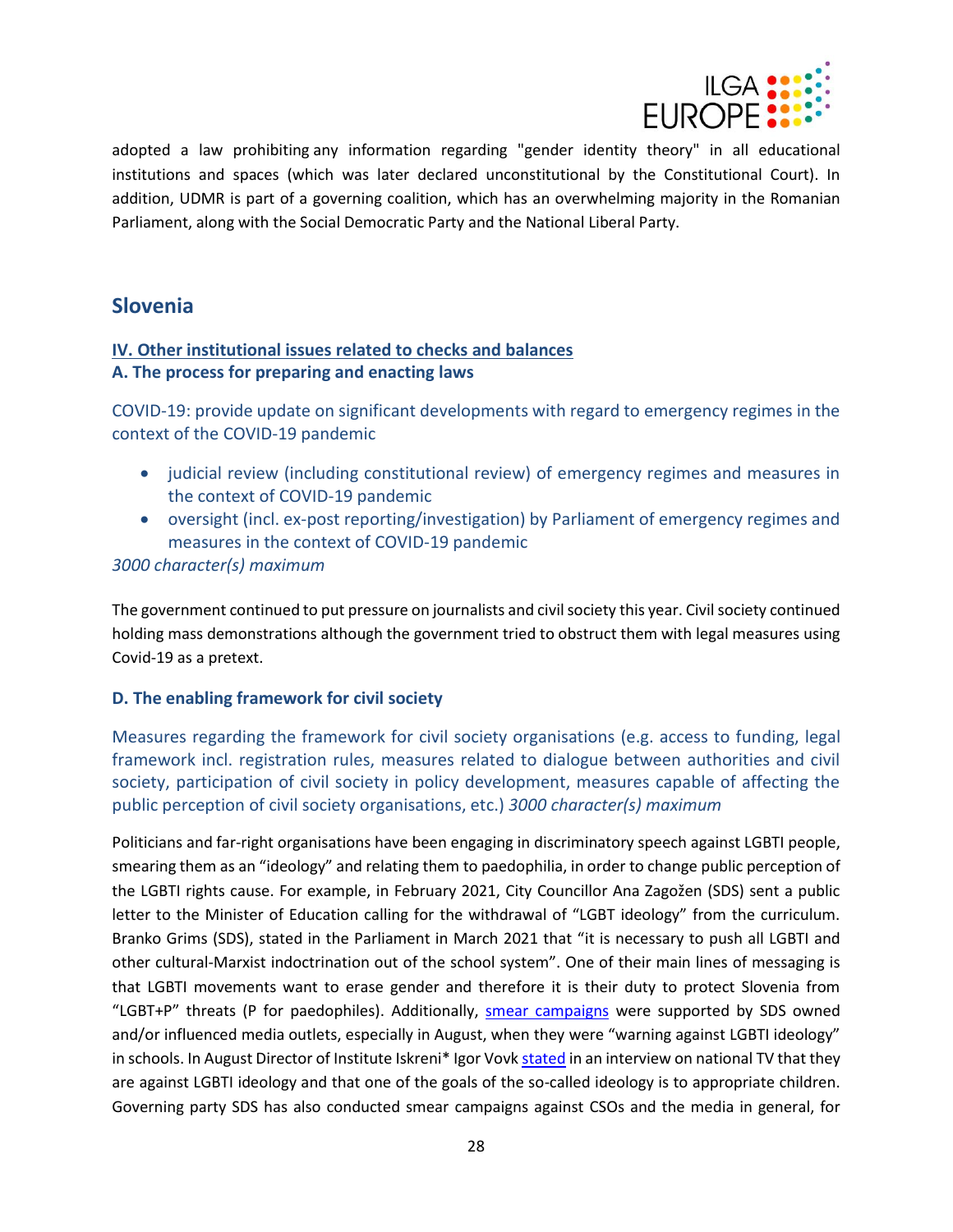

example the February 2021 [questionnaire](https://www.had.si/blog/2020/07/14/ste-prejeli-anketni-vprasalnik-stranke-sds-resite-ga-in-jim-ga-posljite/) sent to all Slovenian households with stigmatising and scapegoating language about CSOs and the media. The government remains hostile to human rights CSOs, and also tried to exclude smaller organisations from the Norwegian grants, by making it more difficult for them to apply. For instance, some funding calls required that the applicant had at least 50 members and provided documentation proving this. Civil society successfully lobbied for the removal of this requirement, which was not part of the original agreement between Norway and Slovenia, and was also a major violation of GDPR regulations. Institute Iskreni\* was also awarded the highest amount of EU funds (130.200,00 EUR) in a public call issued by the Ministry of Labour, Family, Social Affairs and Equal Opportunities. Certain facts indicate that the selection criteria were influenced and subsequently changed by the then and current minister Janez Cigler Kralj (NSi). Last year we reported on funding issues regarding Covid relief funds that they were a part of.

NGO Association for the Promotion of Traditional Values, whose President tweeted that "Hitler was a hero" and has strong links with the identitarian movement and the Slovenian movement of "Yellow jackets" whose members [support](https://www.24ur.com/novice/slovenija/rumeni-jopici.html) Neo-Nazism, was given the status of an NGO working in the public interest by the Ministry of Culture. They had also been intimidating human rights CSOs at Metelkova street last year. The Legal Network for Protection of Democracy has applied to the court for the status to be revoked.

# <span id="page-28-0"></span>**Slovakia**

#### **D. The enabling framework for civil society**

Measures regarding the framework for civil society organisations (e.g. access to funding, legal framework incl. registration rules, measures related to dialogue between authorities and civil society, participation of civil society in policy development, measures capable of affecting the public perception of civil society organisations, etc.) *3000 character(s) maximum*

Dunja Mijatović, the Council of Europe's Commissioner for Human Rights [issued](https://www.coe.int/en/web/commissioner/-/pride-vs-indignity-political-manipulation-of-homophobia-and-transphobia-in-europe?inheritRedirect=true) a Human Rights Comment in August on the worrying trend of anti-LGBTI backlash across Europe, including in Slovakia. The National Council became a space for gross anti-LGBTI hate speech this year. MPs [called](https://www.nrsr.sk/web/Dynamic/DocumentPreview.aspx?DocID=491493) LGBTI people "deviants" and their families "perverted environments" where children are victims of sexual abuse. The LGBTI Rights Committee, a governmental advisory body[, called for](https://www.justice.gov.sk/Stranky/aktualitadetail.aspx?announcementID=3529) a code of ethics for the parliament and waiving MPs' immunity in the case of hate speech.

# Rules and practices guaranteeing the effective operation of civil society organisations and rights defenders *3000 character(s) maximum*

During the October parliamentary session, five legislative proposals were tabled by MPs, who were previously members of the far-right party *LSNS* (People's Party Our Slovakia) and now represent the farright Republika party. These include proposals to amend the Constitution [saying](https://www.startitup.sk/navrh-z-dielne-lsns-transrodovym-ludom-nahana-hrozu-opisuju-svet-plny-depresii-a-samovrazednych-myslienok/) that gender at birth